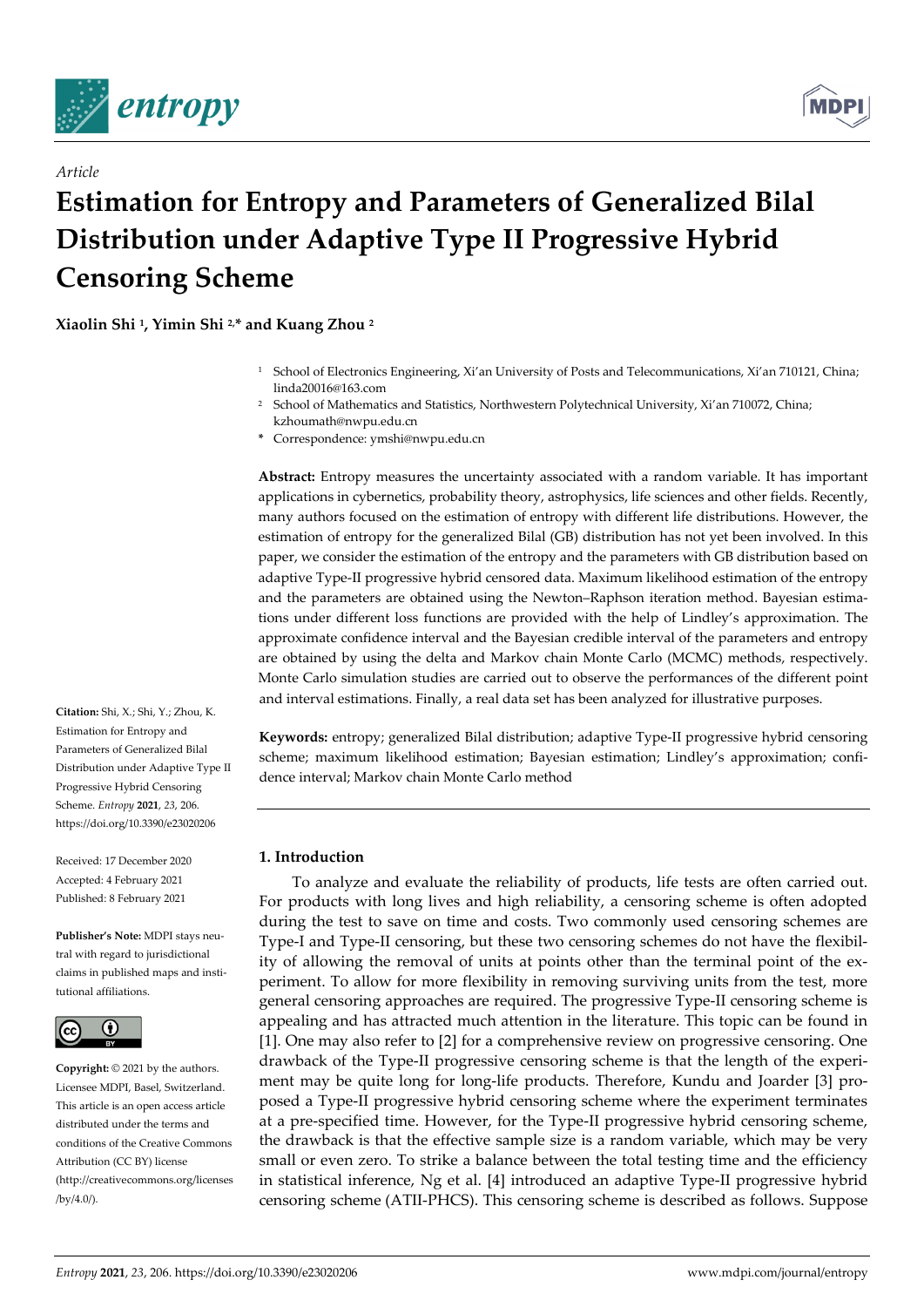that *n* units are placed on test and  $X_1, X_2, \ldots, X_n$  denote the corresponding lifetimes from a distribution with the cumulative distribution function (CDF)  $F(x)$  and the probability density function (PDF)  $f(x)$ . The number of observed failures *m* and time *T* are specified in advance and  $m < n$ . At the first failure time  $X_{1:m,n}$ ,  $R_1$  units are randomly removed from the remaining  $n-1$  units. Similarly, at the second failure time  $X_{2mn}$ ,  $R_2$  units from the remaining  $n-2-R_1$  units are randomly removed, and so on. If the *m*th failure occurs before time *T* (i.e.,  $X_{m,m,n} < T$ ), the test terminates at time  $X_{m:m:n}$  and all remaining  $R_m$  units are removed, where  $R_m = n - m - \sum_{i=1}^{m-1} R_i$  $R_m = n - m - \sum_{i=1}^{m-1} R_i$  and  $R_i$  is specified in advance ( $i = 1, 2, \dots, m$ ). If the *J*th failure occurs before time *T* (i.e.,  $X_{J_{mnn}} < T < X_{J+1_{mnn}}$  where  $J+1 < m$ , then we will not withdraw any units from the test by setting  $R_{I+1} = R_{I+2} = \ldots = R_{m-1} = 0$ , and the test will continue until the failure unit number reaches the prefixed number *m*. At the time of the *m*th failure, all remaining  $R_m$ units are removed and the test terminates, where  $R_m = n - m - \sum_{i=1}^{J} R_i$ .

The main advantage of ATII-PHCS is that it speeds up the test when the test duration exceeds the predetermined time *T* and ensures we get the effective number of failures *m*. It also illustrates how an experimenter can control the experiment. If one is interested in getting observations early, one will remove fewer units (or even none). For convenience, we let  $X_i = X_{i,mn}$ ,  $i = 1,2,...,m$ . After the above test, we get one of the following observation data cases:

Case I: 
$$
(X_1, R_1), (X_2, R_2), ..., (X_m, R_m)
$$
 if  $x_m < r$ , where  $R_m = n - \sum_{i=1}^{m-1} R_i - m$ .  
Case II:  $(X_1, R_1), (X_2, R_2), ..., (X_J, R_J), (X_{J+1}, 0), ..., (X_{m-1}, 0), (X_m, R_m)$  if  $X_J < T < X_{J+1}$  and  $J < m$ , where  $R_m = n - m - \sum_{i=1}^{J} R_i$ .

The ATII-PHCS has been studied in recent years. Mazen et al. [5] discussed the statistical analysis of the Weibull distribution under an adaptive Type-II progressive hybrid censoring scheme. Zhang et al. [6] investigated the maximum likelihood estimations (MLEs) of the unknown parameters and acceleration factors in the step-stress accelerated life test, based on the tampered failure rate model with ATII-PHC samples. Cui et al. [7] studied the point and interval estimates of the parameters from the Weibull distribution, based on adaptive Type-II progressive hybrid censored data in a constant-stress accelerated life test. Ismail [8] proposed that the MLE of the Weibull distribution parameters and the acceleration factor were derived based on ATII-PHC schemes under a step-stress partially accelerated life test model. The statistical inference of the dependent competitive failure system under the constant-stress accelerated life test with ATII-PHC data was studied by Zhang et al. [9]. Under an adaptive Type-II progressive censoring scheme, Ye et al. [10] investigated the general statistical properties and then used the maximum likelihood technique to estimate the parameters of the extreme value distribution. Some other studies on the statistical inference of life models using ATII-PHCS were presented by Sobhi and Soliman [11] and Nassar et al. [12]. Xu and Gui [13] studied entropy estimation for the two-parameter inverse Weibull distribution under adaptive type-II progressive hybrid censoring schemes.

Entropy measures the uncertainty associated with a random variable. Let X be a random variable having a continuous CDF  $F(x)$  and PDF  $f(x)$ . Then, the Shannon entropy is defined as

$$
H(f) = -\int_{-\infty}^{+\infty} f(x) \ln f(x) dx.
$$
 (1)

In recent years, several scholars have studied the entropy estimation of different life distributions. Kang et al. [14] investigated the entropy estimators of a double exponential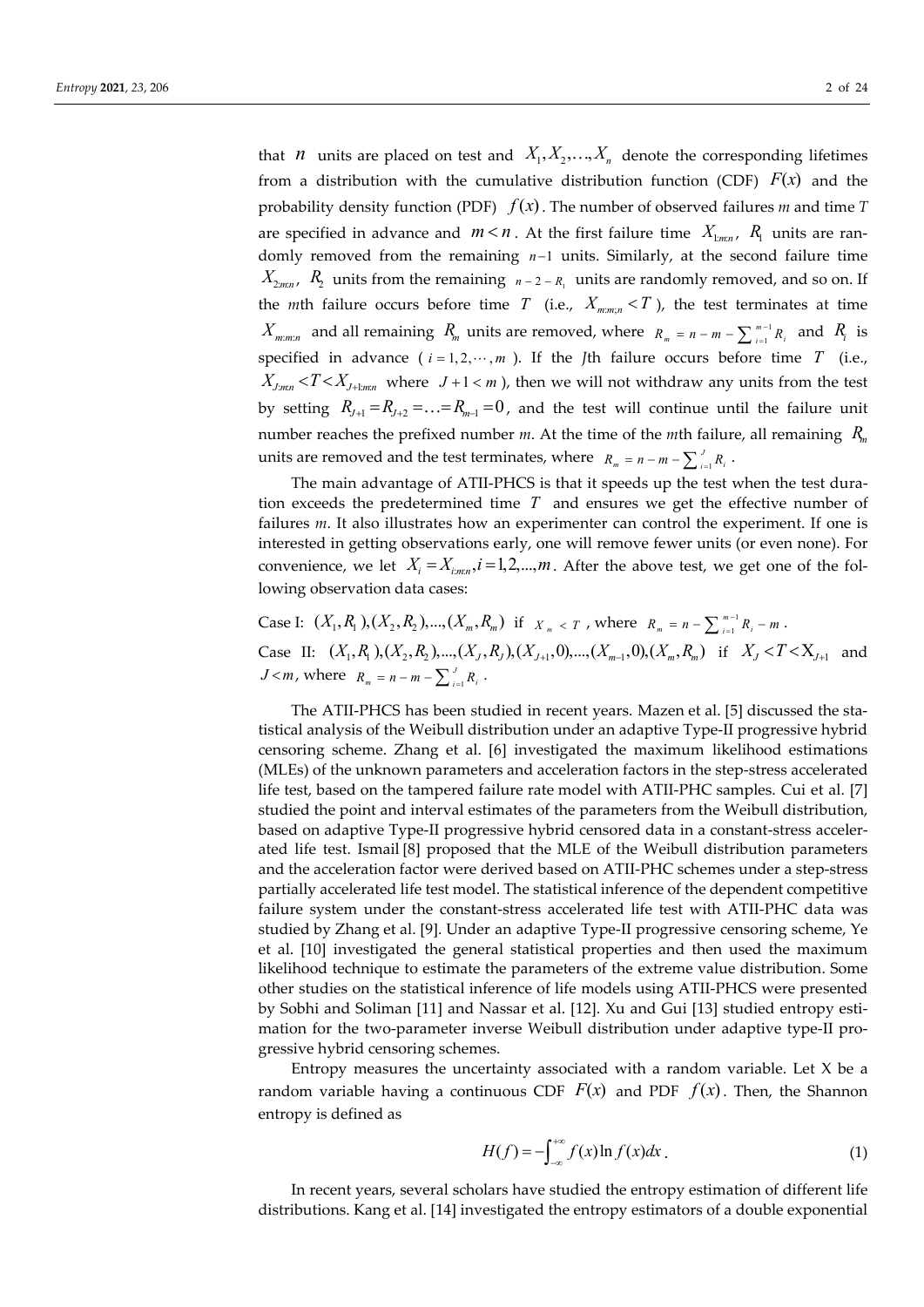distribution based on multiply Type-II censored samples. Cho et al. [15] derived an estimation for the entropy function of a Rayleigh distribution based on doubly generalized Type-II hybrid censored samples. Baratpour et al. [16] developed the entropy of the upper record values and provided several upper and lower bounds for this entropy by using the hazard rate function. Cramer and Bagh [17] discussed the entropy of the Weibull distribution under progressive censoring. Cho et al. [18] obtained estimators for the entropy function of the Weibull distribution based on a generalized Type-II hybrid censored sample. Yu et al. [19] studied statistical inference in the Shannon entropy of the inverse Weibull distribution under progressive first-failure censoring.

In addition to the above-mentioned life distributions, the generalized Bilal (GB) distribution is also an important life distribution for analyzing lifetime data. The PDF and the CDF of the GB distribution, respectively, are given as

$$
f(x; \beta, \lambda) = 6\beta\lambda x^{\lambda - 1} \exp(-2\beta x^{\lambda}) [1 - \exp(-\beta x^{\lambda})], x > 0, \beta > 0, \lambda > 0,
$$
 (2)

$$
F(x; \beta, \lambda) = 1 - \exp(-2\beta x^{\lambda}) [3 - 2\exp(-\beta x^{\lambda})], x > 0, \beta > 0, \lambda > 0,
$$
 (3)

The Shannon entropy of the GB distribution is given by

$$
H(f) = H(\beta, \lambda) = 2.5 + \gamma - \ln(27/4) - \ln(\lambda \beta^{\frac{1}{\lambda}}) + \frac{1}{\lambda} (\ln(9/8) - \gamma), \ \beta > 0, \lambda > 0,
$$

where  $\gamma$  denotes the Euler–Mascheroni constant and  $\gamma = 0.5772$ .

The GB distribution was first introduced by Abd-Elrahman [20]. He investigated the properties of the probability density and failure rate function of this distribution. A comprehensive mathematical treatment of the GB distribution was provided, and the maximum likelihood estimations of unknown parameters were derived under the complete sample. Abd-Elrahman [21] provided the MLEs and Bayesian estimations of the unknown parameters and the reliability function based on a Type-II censored sample. Since the failure rate function of GB distribution has an upside-down bathtub shape, and it can also be monotonically decreasing or monotonically increasing at some selected values of the shape parameters  $\lambda$ , the GB model is very useful in survival analysis and reliability studies.

To the best of our knowledge, there has been no published work on the estimation of the entropy and parameters of GB distribution under an ATII-PHCS. As such, these issues are considered in this paper. The main objective of this paper is to provide the estimation of the entropy and unknown parameters of GB distribution under an ATII-PHCS by using the frequency and Bayesian methods.

The rest of this paper is organized as follows. In Section 2, the MLEs of the parameters and entropy of GB distribution are obtained, and approximate confidence intervals are constructed using the ATII-PHC data. In Section 3, the Bayesian estimation of the parameters and entropy under three different loss functions are provided using Lindley's approximation method. In addition, the Bayesian credible intervals of the parameters and entropy are also obtained by using the Markov chain Monte Carlo (MCMC) method. In Section 4, Monte Carlo simulations are carried out to investigate the performance of different point estimates and interval estimates. In Section 5, a real data set is analyzed for illustrative purposes. Some conclusions are presented in Section 6.

## **2. Maximum Likelihood Estimation**

In this section, the MLE and approximate confidence intervals of the parameters and entropy of GB distribution will be discussed under the ATII-PHCS. Based on the data in Case I and Case II, the likelihood functions can be respectively written as

Case I: 
$$
L_1(\beta, \lambda | \vec{x}) \propto \prod_{i=1}^m f(x_i; \beta, \lambda) [1 - F(x_i; \beta, \lambda))]^{R_i}
$$
, (4)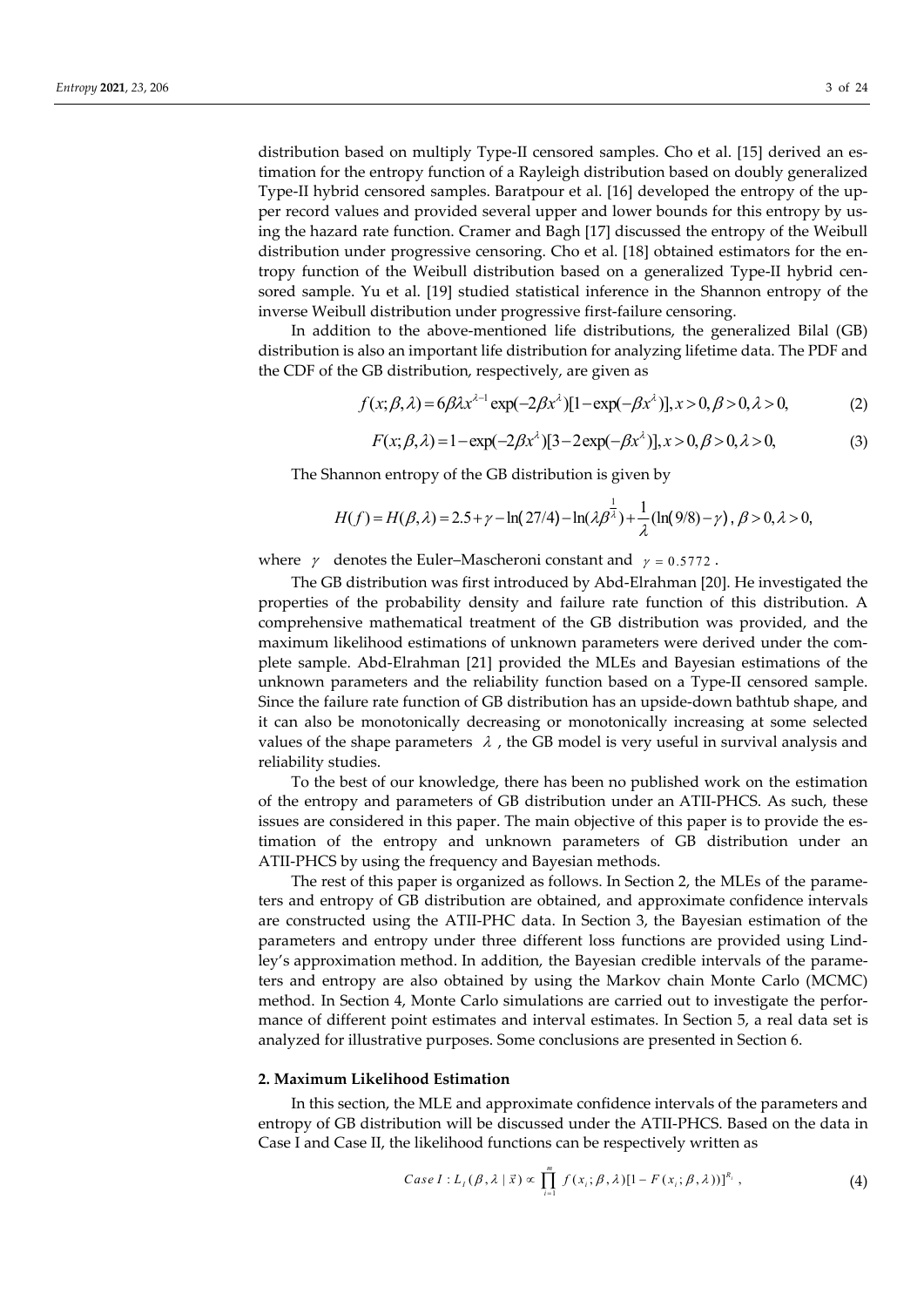Case II: 
$$
L_{II}(\beta, \lambda | \vec{x}) \propto \prod_{i=1}^{m} f(x_i; \beta, \lambda) \prod_{i=1}^{J} [1 - F(x_i; \beta, \lambda)]^{R_i} [1 - F(x_m; \beta, \lambda)]^{n-m-\sum_{i=1}^{J} R_i}
$$
 (5)

where  $\vec{x} = (x_1, x_2, ..., x_m)$ .

By combining  $L_1(\beta, \lambda | \vec{x})$  and  $L_n(\beta, \lambda | \vec{x})$ , the likelihood functions can be written uniformly as

$$
L(\beta, \lambda | \vec{x}) \propto \prod_{i=1}^{m} f(x_i; \beta, \lambda) \prod_{i=1}^{D} [1 - F(x_i; \beta, \lambda)]^{R_i} [1 - F(x_m; \beta, \lambda)]^{R^*} =
$$
\n
$$
= \prod_{i=1}^{m} 6\beta \lambda x_i^{\lambda - 1} \exp(-2\beta x_i^{\lambda}) [1 - \exp(-\beta x_i^{\lambda})] \prod_{i=1}^{D} [\exp(-2\beta x_i^{\lambda})(3 - 2\exp(-\beta x_i^{\lambda}))]^{R_i} \times [\exp(-2\beta x_m^{\lambda})(3 - 2\exp(-\beta x_m^{\lambda}))]^{R^*},
$$
\nwhere  $R^* = n - m - \sum_{i=1}^{D} R_i$  and, for Case I,  $D = m, R^* = 0$ , and for Case II,  
\n
$$
D = J, R^* = n - m - \sum_{i=1}^{J} R_i.
$$
\nThe log-likelihood function is given by  
\n
$$
l = \ln L(\beta, \lambda | \vec{x}) \propto m \ln(6\beta \lambda) + \sum_{i=1}^{m} [( \lambda - 1) \ln x_i - 2\beta x_i^{\lambda} + \ln(1 - \exp(-\beta x_i^{\lambda}))] +
$$
\n
$$
+ \sum_{i=1}^{D} [-2R_i \beta x_i^{\lambda} + R_i \ln(3 - 2\exp(-\beta x_i^{\lambda}))] - 2R^* \beta x_m^{\lambda} + R^* \ln(3 - 2\exp(-\beta x_m^{\lambda})).
$$
\n(7)

By taking the first partial derivative of the log-likelihood function with regard to  $\beta$ and  $\lambda$  and equating them to zero, the following results can be obtained:

$$
\frac{\partial l}{\partial \beta} = \frac{m}{\beta} + \sum_{i=1}^{m} [-3x_i^{\lambda} + x_i^{\lambda} [y_1(\theta)]^{-1}] + \sum_{i=1}^{D} [-3R_i x_i^{\lambda} + 3R_i x_i^{\lambda} [y_2(\theta)]^{-1}] - 3R^* x_m^{\lambda} + 3R^* x_m^{\lambda} [y_3(\theta)]^{-1} = 0,
$$
\n(8)\n
$$
\frac{\partial l}{\partial \lambda} = \frac{m}{\lambda} + \sum_{i=1}^{m} [\ln x_i - 3\beta x_i^{\lambda} \ln x_i + \beta x_i^{\lambda} \ln x_i [y_1(\theta)]^{-1}] + \sum_{i=1}^{D} [-3R_i \beta x_i^{\lambda} \ln x_i + 3R_i \beta x_i^{\lambda} \ln x_i [y_2(\theta)]^{-1}] -
$$
\n(9)

$$
\frac{1}{\partial \lambda} = \frac{1}{\lambda} + \sum_{i=1}^{\infty} [\ln x_i - 3\beta x_i^2 \ln x_i + \beta x_i^2 \ln x_i] y_1(\theta)]^{-1} + \sum_{i=1}^{\infty} [-3R_i \beta x_i^2 \ln x_i + 3R_i \beta x_i^2 \ln x_i] y_2(\theta)]^{-1} - 3R^* \beta x_m^{\lambda} \ln x_m + 3R^* \beta x_m^{\lambda} \ln x_m [y_3(\theta)]^{-1} = 0,
$$
\n(9)

where 
$$
\theta = (\beta, \lambda), y_1(\theta) = 1 - \exp(-\beta x_i^{\lambda}), y_2(\theta) = 3 - 2\exp(-\beta x_i^{\lambda}), y_3(\theta) = 3 - 2\exp(-\beta x_m^{\lambda}).
$$

The MLEs of  $\beta$  and  $\lambda$  can be obtained by solving Equations (7) and (8), but the above two equations do not yield an analytical solution. Thus, we use the Newton– Raphson iteration method to obtain the MLEs of the parameters. For this purpose, we firstly calculate the second partial derivatives of the log-likelihood function with regard to  $\beta$  and  $\lambda$  :

$$
\frac{\partial^2 I}{\partial \beta^2} = -\frac{m}{\beta^2} - \sum_{i=1}^m [x_i^{2\lambda} \exp(-\beta x_i^{\lambda})][y_1(\theta)]^{-2} - \sum_{i=1}^D 6R_i x_i^{2\lambda} \exp(-\beta x_i^{\lambda})[y_2(\theta)]^{-2} - 6R^* x_m^{2\lambda} \exp(-\beta x_m^{\lambda})[y_3(\theta)]^{-2},
$$
(10)  

$$
\frac{\partial^2 I}{\partial \beta \partial \lambda} = \sum_{i=1}^m [-3x_i^{\lambda} \ln x_i + x_i^{\lambda} \ln x_i (y_1(\theta)^{-1}[1 - \beta x_i^{\lambda} \exp(-\beta x_i^{\lambda}) (y_1(\theta))^{-1}] +
$$

$$
+ \sum_{i=1}^D [-3R_i x_i^{\lambda} \ln x_i + 3R_i x_i^{\lambda} \ln x_i (y_2(\theta)^{-1}(1 - 2\beta x_i^{\lambda} \exp(-\beta x_i^{\lambda}) (y_2(\theta))^{-1})] -
$$

$$
-3R^* x_m^{\lambda} + 3R^* x_m^{\lambda} \ln x_m [y_3(\theta)]^{-1}[1 - 2\beta x_m^{\lambda} \exp(-\beta x_m^{\lambda}) (y_3(\theta))^{-1}]],
$$

$$
\frac{\partial^2 I}{\partial \lambda^2} = -\frac{m}{\lambda^2} + \sum_{i=1}^m [\beta x_i^{\lambda} (\ln x_i)^2 [-3 + (y_1(\theta))^{-1}] - \beta^2 x_i^{2\lambda} (\ln x_i)^2 \exp(-\beta x_i^{\lambda}) (y_1(\theta))^{-2}] +
$$

$$
+ \sum_{i=1}^D [-3R_i \beta x_i^{\lambda} (\ln x_i)^2 (1 - (y_2(\theta))^{-1}) - 6R_i \beta^2 x_i^{2\lambda} (\ln x_i)^2 \exp(-\beta x_i^{\lambda}) (y_2(\theta))^{-2}]
$$

$$
-3R^* \beta x_m^{\lambda} (\ln x_m)^2 (1 - (y_3(\theta))^{-1}) - 6R^* \beta^2 x_m^{2\lambda} (\ln x_m)^2 \exp(-\beta x_m^{\lambda}) (y_3(\theta))^{-2}.
$$
Let  $I(\beta, \lambda) = \begin{bmatrix} I_{11} & I_{12} \\ I_{21} & I_{22} \end{bmatrix}$ , where

 $21 \t 22$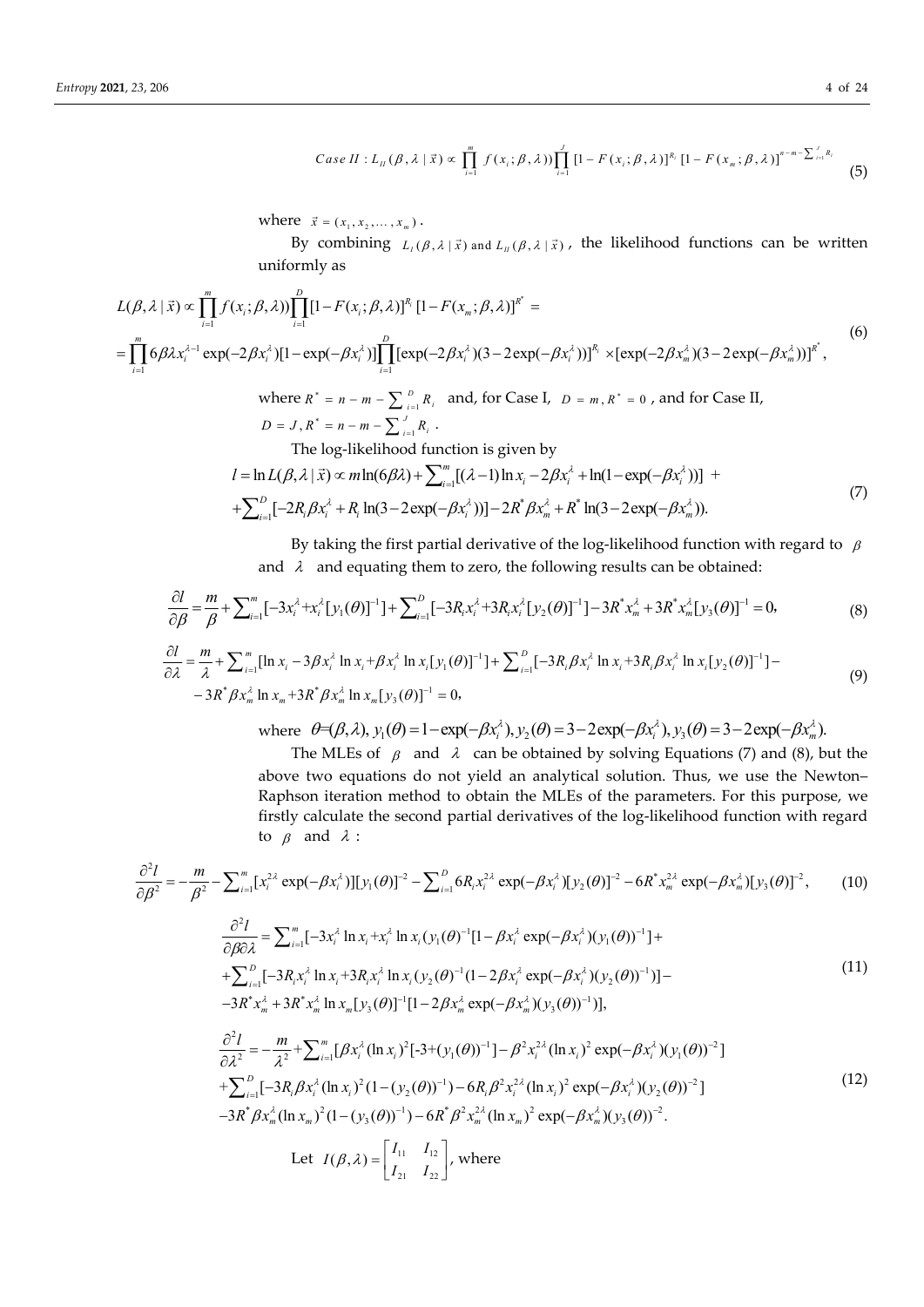$$
I_{11} = -\frac{\partial^2 l}{\partial \beta^2}, I_{22} = -\frac{\partial^2 l}{\partial \lambda^2}, I_{12} = I_{21} = -\frac{\partial^2 l}{\partial \beta \partial \lambda}.
$$
\n(13)

On the basis of the above calculation results, we can implement the Newton– Raphson iteration method to obtain the MLEs of unknown parameters. The specific steps of this iteration method can be seen in Appendix B. After obtaining the MLE  $\ \hat{\beta}$ and  $\hat{\lambda}$  of the parameters  $\beta$  and  $\lambda$ , using the invariant property of MLEs, the MLE of the entropy  $H(f)$  for the generalized Bilal distribution is given by

$$
\hat{H}(f) = 2.5 + \gamma - \ln(27/4) - \frac{1}{\hat{\lambda}} \ln \hat{\beta} - \ln \hat{\lambda} + \frac{1}{\hat{\lambda}} (\ln(9/8) - \gamma) \tag{14}
$$

## *Approximate Confidence Interval*

In this subsection, the approximate confidence intervals of the parameters  $\beta$ ,  $\lambda$  and the Shannon entropy  $H(f)$  are derived. Based on regularity conditions, the MLEs  $(\hat{\beta}, \hat{\lambda})$ are an approximately bivariate normal distribution  $N((\beta,\lambda),\Gamma^1(\hat{\beta},\hat{\lambda}))$ , where the covari-

ance matrix  $\Gamma^1(\beta, \lambda)$  is an estimation of  $\Gamma^1(\beta, \lambda)$  and 1  $11 \t 12$  $21 \t 22$ 1  $(\beta, \lambda) = (\hat{\beta}, \hat{\lambda})$  $\Gamma^1(\hat{\beta},\hat{\lambda}) = \begin{vmatrix} I_{11} & I_{12} \\ I_{11} & I_{12} \end{vmatrix}$  $\left[\beta,\lambda\right) = \begin{bmatrix} 1 & 1 \\ I_{21} & I_{22} \end{bmatrix}_{(\beta,\lambda)=(\hat{\beta},\hat{\lambda})}$  $-1\hat{a} \hat{a} - \left[ I_{11} \right] I_{12}$  $\mathcal{B}(\lambda) = \begin{bmatrix} 1 & 1 & 1 \\ I_{21} & I_{22} \end{bmatrix}_{(\beta,\lambda)=(\hat{\beta},\hat{\lambda})},$ 

 $I_{11}, I_{22}, I_{12}$  and  $I_{21}$  are given by Equations (10)–(13), respectively.

Thus, the approximate  $100(1 - \alpha)$ % two-sided confidence intervals (CIs) for parameters  $\beta$ ,  $\lambda$  are given by

$$
\left(\hat{\beta} \pm z_{\alpha/2} \sqrt{Var(\hat{\beta})}\right), \left(\hat{\lambda} \pm z_{\alpha/2} \sqrt{Var(\hat{\lambda})}\right),\tag{15}
$$

where  $z_{\alpha/2}$  is the upper  $\alpha/2$  percentile of the standard normal distribution and  $Var(\hat{\beta})$ ,  $Var(\hat{\lambda})$  are the main diagonal elements of the matrix  $\Gamma^1(\hat{\beta}, \hat{\lambda})$ .

Next, we use the delta method to obtain the asymptotic confidence interval of the entropy  $H(f)$ . The delta method is a general approach to compute CIs for functions of MLEs. Under a progressive Type-II censored sample, the authors of [22] used the delta method to study the estimation of a new Weibull–Pareto distribution. The authors of [23] also used this method to investigate the estimation of the two-parameter bathtub lifetime model.

Let 
$$
M^T = \left(\frac{\partial H(f)}{\partial \beta}, \frac{\partial H(f)}{\partial \lambda}\right)
$$
, where  $\frac{\partial H(f)}{\partial \beta} = -\frac{1}{\beta \lambda}, \frac{\partial H(f)}{\partial \lambda} = \frac{1}{\lambda^2} \ln \beta - \frac{1}{\lambda} - \frac{1}{\lambda^2} (\ln \frac{9}{8} - \gamma)$ .

Then, the approximate estimates of  $var(\hat{H}(f))$  is given by

$$
\widehat{\text{var}}(\hat{H}(f)) = [M^T \ \mathbf{I}^{-1}(\beta, \lambda) M] \Big|_{(\beta, \lambda) = (\hat{\beta}, \hat{\lambda})},
$$

where  $\hat{\beta}$  and  $\hat{\lambda}$  are the MLEs of  $\beta$  and  $\lambda$ , respectively, and  $I^{-1}(\beta, \lambda)$  denotes the inverse of the matrix  $I(\beta, \lambda) = \begin{vmatrix} 1 & 1 & 1 \\ 1 & 1 & 1 \end{vmatrix}$ 21 22  $I(\beta, \lambda) = \begin{bmatrix} I_{11} & I_{12} \\ I_{21} & I_{22} \end{bmatrix}$ . The elements of the matrix  $I(\beta, \lambda)$  are given

by Equations (10)–(13), respectively. Thus,  $\frac{\hat{H}(f) - H(f)}{\sqrt{1 - \hat{H}(f)}}$  $\hat{\text{var}}(\hat{H}(f))$ *H*(*f*) – *H*(*f H f*  $\frac{-H(f)}{2}$  is asymptotically distributed as

 $N(0,1)$ . The asymptotic 100(1- $\alpha$ )% CI for the entropy H(f) is given by

$$
\left(\hat{H}(f) \pm Z_{\alpha/2} \sqrt{\text{var}(\hat{H}(f))}\right)
$$

where  $z_{\alpha/2}$  is the upper  $\alpha/2$  percentile of the standard normal distribution.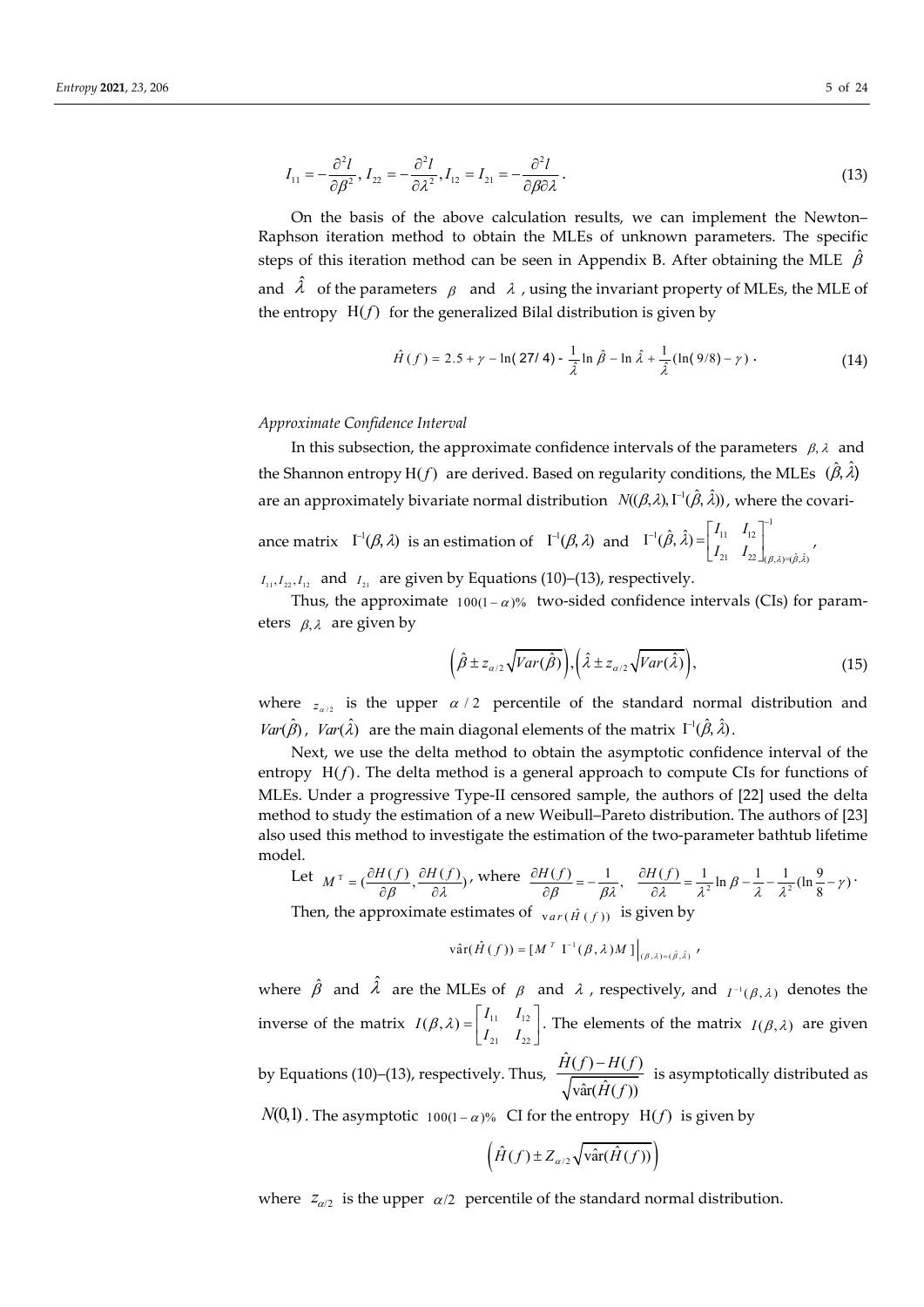# **3. Bayesian Estimation**

In this section, we discuss the Bayesian point estimation of the parameters and entropy  $H(f)$  for generalized Bilal distribution using Lindley's approximation method under symmetric as well as asymmetric loss functions. Furthermore, the Bayesian CI of the parameters and entropy are also derived by using the Markov chain Monte Carlo method.

# *3.1. Loss Functions and Posterior Distribution*

Choosing the loss function is an important part in the Bayesian inference. The commonly used symmetric loss function is the squared error loss (SEL) function, which is defined as

$$
L_1(U,\hat{U}) = (\hat{U} - U)^2.
$$
 (4)

Two popular asymmetric loss functions are the Linex loss (LL) and general entropy loss (EL) functions, which are respectively given by

$$
L_2(\mathbf{U}, \hat{U}) = \exp(h(\hat{U} - U)) - h(\hat{U} - U) - 1, \quad h \neq 0,
$$
\n(5)

$$
L_3(\mathbf{U},\hat{U}) \propto \left(\frac{\hat{U}}{U}\right)^q - q \ln\left(\frac{\hat{U}}{U}\right) - 1, \quad q \neq 0.
$$
 (6)

Here,  $U = U(\beta, \lambda)$  is any function of  $\beta$  and  $\lambda$ , and  $\hat{U}$  is an estimate of *U*. The constant *h* and *q* represent the weight of errors on different decisions. Under the above loss functions, the Bayesian estimate of function *U* can be calculated by

$$
\hat{U}_S = E(U | \vec{x}). \tag{7}
$$

$$
\hat{U}_L = -\frac{1}{h} \ln [E(\exp(-hU) | \vec{x})], \quad h \neq 0.
$$
 (20)

$$
\hat{U}_E = [E(U^{-q} | \vec{x})]^{-1/q}, \quad q \neq 0.
$$
\n(8)

To derive the Bayesian estimates of the function  $U(\beta, \lambda)$ , we consider prior distributions of the unknown parameters  $\beta$  and  $\lambda$  as independent Gamma distributions *Ga*(*a,b*) and *Ga*(*c,d*), respectively. Therefore, the joint prior distribution of  $\beta$  and  $\lambda$  becomes

$$
\pi(\beta,\lambda) = \frac{b^{\alpha}\beta^{\alpha-1}}{\Gamma(a)} \exp(-b\beta) \frac{d^c \lambda^{c-1}}{\Gamma(c)} \exp(-d\lambda), (\beta,\lambda,a,b,c,d>0).
$$

Based on the likelihood function  $L(\beta, \lambda | \vec{x})$  and the joint prior distribution of  $\beta$ and  $\lambda$ , the joint posterior density of parameters  $\beta$  and  $\lambda$  can be written as

$$
\pi(\beta, \lambda | \vec{x}) = \frac{\pi(\beta, \lambda)L(\beta, \lambda | \vec{x})}{\int_0^\infty \int_0^\infty \pi(\beta, \lambda)L(\beta, \lambda | \vec{x}) d\beta d\lambda}
$$
  
\n
$$
\propto \pi(\beta, \lambda)L(\beta, \lambda | \vec{x})
$$
  
\n
$$
= \beta^{a-1} \exp(-b\beta) \lambda^{c-1} \exp(-d\lambda) A_1(\beta, \lambda) A_2(\beta, \lambda) A_3(\beta, \lambda),
$$
\n(9)

where

$$
A_{i}(\beta,\lambda)=\prod_{i=1}^{m}6\beta\lambda x_{i}^{\lambda-1}\exp(-2\beta x_{i}^{\lambda})[1-\exp(-\beta x_{i}^{\lambda})],
$$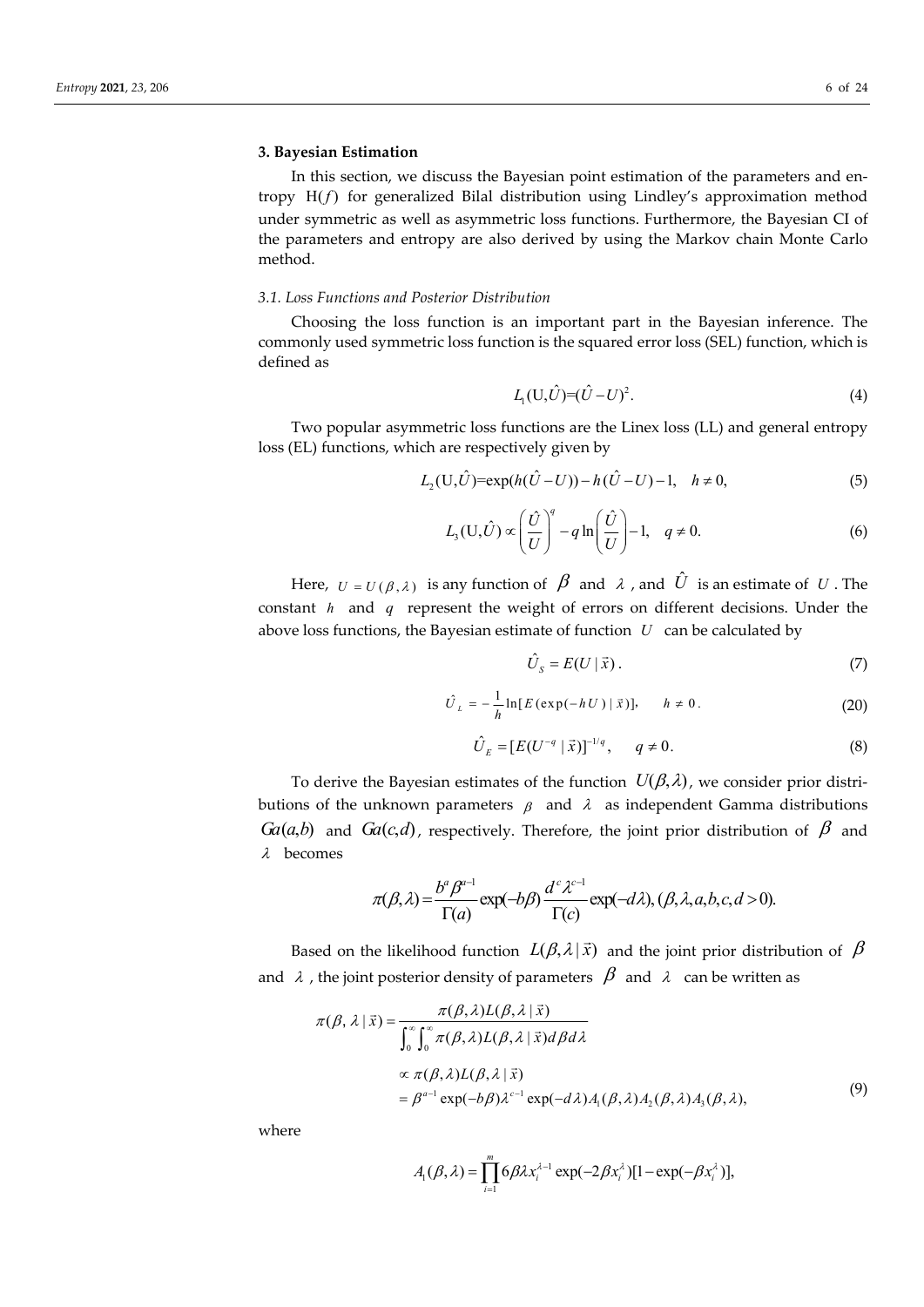$$
A_2(\beta, \lambda) = \prod_{i=1}^{D} [\exp(-2\beta x_i^{\lambda})(3 - 2\exp(-\beta x_i^{\lambda}))]^{R_i},
$$
  

$$
A_3(\beta, \lambda) = [\exp(-2\beta x_m^{\lambda})(3 - 2\exp(-\beta x_m^{\lambda}))]^{R^*}.
$$

Therefore, the Bayesian estimate of  $U(\beta, \lambda)$  under the SEL, LL and GEL functions are respectively given by

$$
\hat{U}_{S}(\beta,\lambda) = \frac{\int_{0}^{\infty} \int_{0}^{\infty} U(\beta,\lambda)\pi(\beta,\lambda)L(\beta,\lambda|\vec{x})d\beta d\lambda}{\int_{0}^{\infty} \int_{0}^{\infty}\pi(\beta,\lambda)L(\beta,\lambda|\vec{x})d\beta d\lambda},
$$
\n(23)

$$
\hat{U}_{L}(\beta,\lambda) = -\frac{1}{h} \ln \left[ \frac{\int_{0}^{\infty} \int_{0}^{\infty} \exp(-hU(\beta,\lambda))\pi(\beta,\lambda)L(\beta,\lambda | \vec{x})d\beta d\lambda}{\int_{0}^{\infty} \int_{0}^{\infty} \pi(\beta,\lambda)L(\beta,\lambda | \vec{x})d\beta d\lambda} \right],
$$
\n(10)

$$
\hat{U}_{E}(\beta,\lambda) = \left[ \frac{\int_0^\infty \int_0^\infty (U(\beta,\lambda))^{-q} \pi(\beta,\lambda) L(\beta,\lambda | \vec{x}) d\beta d\lambda}{\int_0^\infty \int_0^\infty \pi(\beta,\lambda) L(\beta,\lambda | \vec{x}) d\beta d\lambda} \right]^{-\frac{1}{q}}.
$$
\n(25)

# *3.2. Lindley's Approximation*

From Equations (23)–(25), it is observed that all of these estimates of the  $U(\beta, \lambda)$ are in the form of the ratio of two integrals which cannot be reduced to a closed form. Therefore, we use Lindley's approximation method to obtain the Bayesian estimates. If we let  $\theta = (\theta_1, \theta_2)$ , then the posterior expectation of a function  $U(\theta_1, \theta_2)$  can be approximated as in [18]:

$$
\hat{U} = U(\hat{\theta}_1, \hat{\theta}_2) + 0.5(A + z_{30}B_{12} + z_{03}B_{21} + z_{21}C_{12} + z_{12}C_{21}) + p_1A_{12} + p_2A_{21},
$$
\n(26)

where  $U(\hat{\theta}_1, \hat{\theta}_2)$  is the MLE of  $U(\theta_1, \theta_2)$  and

$$
A = \sum_{i=1}^{2} \sum_{j=1}^{2} u_{ij} \tau_{ij}, B_{ij} = (u_i \tau_{ii} + u_j \tau_{ij}) \tau_{ii}, C_{ij} = 3u_i \tau_{ii} \tau_{ij} + u_j (\tau_{ii} \tau_{jj} + 2\tau_{ij}^2),
$$
  
\n
$$
p_i = \frac{\partial p}{\partial \theta_i}, u_i = \frac{\partial U}{\partial \theta_i}, u_{ij} = \frac{\partial^2 U}{\partial \theta_i \partial \theta_j}, p = \ln \pi(\theta_1, \theta_2), A_{ij} = u_i \tau_{ii} + u_j \tau_{ji},
$$
  
\n
$$
z_{ij} = \frac{\partial^{i+1} l(\theta_1, \theta_2)}{\partial \theta_1^i \partial \theta_2^j}, \quad i, j = 0, 1, 2, 3, i + j = 3,
$$

where *l* denotes the log-likelihood function and  $\tau_{ii}(i, j)$  denotes the  $(i, j)$ -th element of the matrix  $[-\partial^2 l/\partial \theta_1^i \partial \theta_2^j]^{-1}$ . All terms are estimated by MLEs of the parameters  $\theta_1$  and  $\theta$ .

Based on the above equations, we have

$$
z_{30} = \frac{\partial^3 I}{\partial \beta^3} = \frac{2m}{\beta^3} + \sum_{i=1}^m \{x_i^{3\lambda} \exp(-\beta x_i^{\lambda})(y_1(\theta))^{-2} [1 + 2(y_1(\theta))^{-1} \exp(-\beta x_i^{\lambda})] \} + \sum_{i=1}^D \{6R_i x_i^{3\lambda} \exp(-\beta x_i^{\lambda})(y_2(\theta))^{-2} [1 + 4 \exp(-\beta x_i^{\lambda})(y_2(\theta))^{-1}] \} + 6R^* x_m^{3\lambda} \exp(-\beta x_m^{\lambda})(y_3(\theta))^{-2} [1 + 4 \exp(-\beta x_m^{\lambda})(y_3(\theta))^{-1}].
$$
\n(27)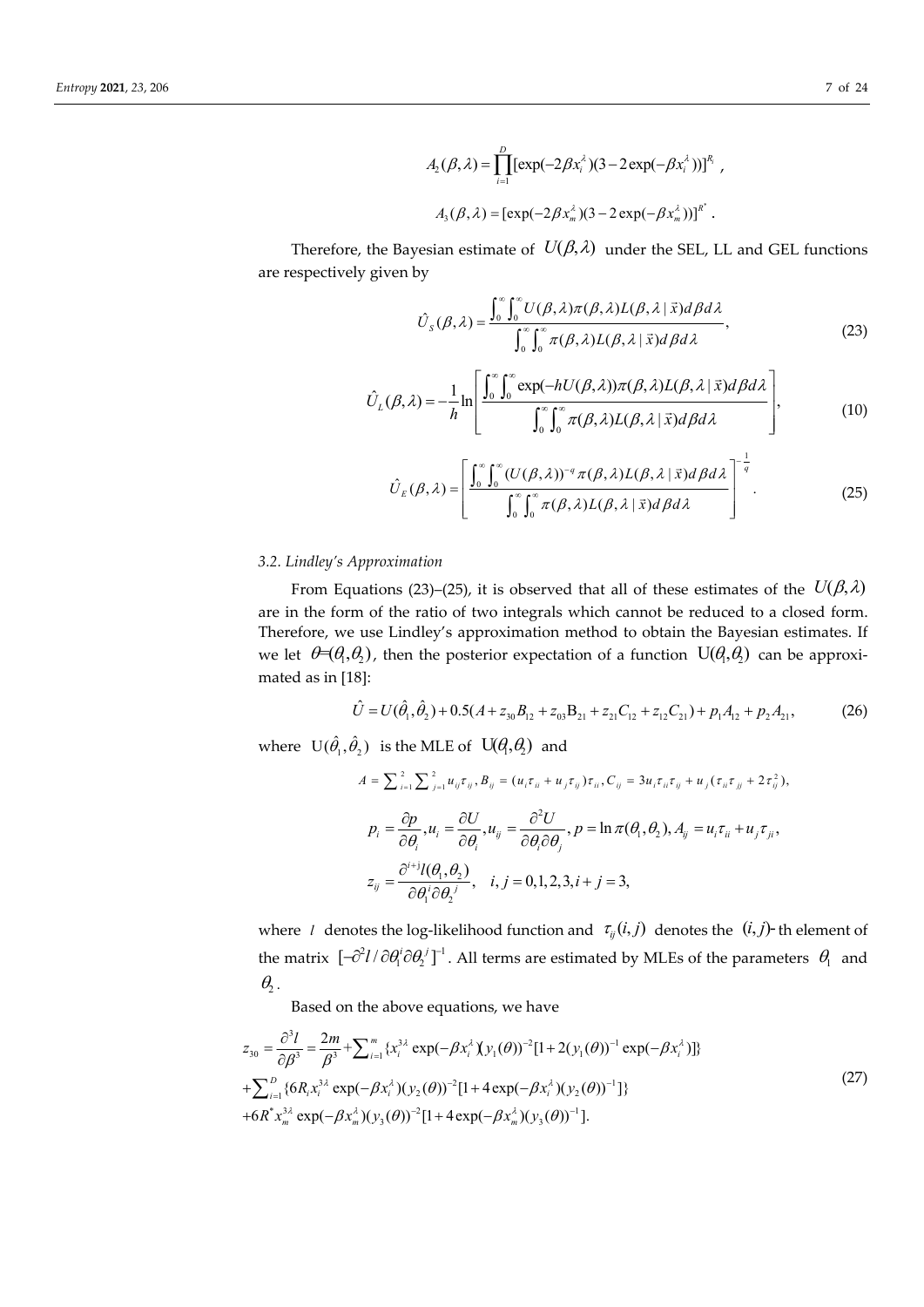$$
z_{03} = \frac{\partial^3 I}{\partial \lambda^3} = \frac{2m}{\lambda^3} + \sum_{i=1}^m \{ \beta x_i^{\lambda} (\ln x_i)^3 (-3 + (y_1(\theta))^{-1}) - \beta^2 x_i^{2\lambda} (\ln x_i)^3 \exp(-\beta x_i^{\lambda}) (y_1(\theta))^{-2} \}
$$
  
\n
$$
\times [3 - \beta x_i^{\lambda} - 2\beta x_i^{\lambda} \exp(-\beta x_i^{\lambda}) (y_1(\theta))^{-1}] \} + \sum_{i=1}^D \{ [-3R_i \beta x_i^{\lambda} (\ln x_i)^3 [1 - (y_2(\theta))^{-1}] +
$$
  
\n
$$
+6R_i \beta^2 x_i^{2\lambda} (\ln x_i)^3 \exp(-\beta x_i^{\lambda}) (y_2(\theta))^{-2} (-3 + \beta x_i^{\lambda} + 4\beta x_i^{\lambda} (y_2(\theta))^{-1} \exp(-\beta x_i^{\lambda})) \} +
$$
  
\n
$$
+3R^* \beta x_m^{\lambda} (\ln x_m)^3 [-1 + (y_3(\theta))^{-1}] + 6R^* \beta^2 x_m^{2\lambda} (\ln x_m)^3 \exp(-\beta x_m^{\lambda}) (y_3(\theta))^{-2} [-3 + \beta x_m^{\lambda} + 4\beta x_m^{\lambda} (y_3(\theta))^{-1} \exp(-\beta x_m^{\lambda})].
$$
  
\n(11)

$$
z_{21} = \frac{\partial^3 l}{\partial \beta^2 \partial \lambda} = \sum_{i=1}^m \left[ -x_i^{2\lambda} \ln x_i \exp(-\beta x_i^{\lambda})(y_1(\theta))^{-2} \right] \left[ 2 - \beta x_i^{\lambda} - 2\beta x_i^{\lambda} \exp(-\beta x_i^{\lambda})(y_1(\theta))^{-1} \right]
$$
  
-
$$
\sum_{i=1}^D \left[ 6R_i x_i^{2\lambda} \ln x_i \exp(-\beta x_i^{\lambda})(y_2(\theta))^{-2} \left[ 2 - \beta x_i^{\lambda} - 4\beta x_i^{\lambda} \exp(-\beta x_i^{\lambda})(y_2(\theta))^{-1} \right] - 6R^* x_m^{2\lambda} \ln x_m \exp(-\beta x_m^{\lambda})(y_3(\theta))^{-2} \left[ 2 - \beta x_m^{\lambda} - 4\beta x_m^{\lambda}(y_3(\theta))^{-1} \exp(-\beta x_m^{\lambda}) \right].
$$
 (12)

$$
z_{12} = \frac{\partial^3 l}{\partial \beta \partial \lambda^2} = \sum_{i=1}^m [-3x_i^{\lambda} (\ln x_i)^2 + x_i^{\lambda} (\ln x_i)^2 (y_1(\theta))^{-1} + \beta x_i^{2\lambda} (\ln x_i)^2 \exp(-\beta x_i^{\lambda} \{y_1(\theta))^{-2} [-3 + \beta x_i^{\lambda} + y_1(\theta)]^{-1} \beta x_i^{\lambda} \exp(-\beta x_i^{\lambda})] ] + \sum_{i=1}^D \{-3R_i x_i^{\lambda} (\ln x_i)^2 + 3R_i x_i^{\lambda} (\ln x_i)^2 (y_2(\theta))^{-1} + 6\beta R_i x_i^{2\lambda} (\ln x_i)^2 \exp(-\beta x_i^{\lambda}) (y_2(\theta))^{-2} [-3 + \beta x_i^{\lambda} \exp(-\beta x_i^{\lambda}) + 4(y_2(\theta))^{-1} \beta x_i^{\lambda} \exp(-\beta x_i^{\lambda})] - 3R^* x_m^{\lambda} (\ln x_m)^2 + 3R^* x_m^{\lambda} (\ln x_m)^2 (y_3(\theta))^{-1} \} + 6\beta R^* x_m^{2\lambda} (\ln x_m)^2 \exp(-\beta x_m^{\lambda}) (y_3(\theta))^{-2} [-3 + \beta x_m^{\lambda} \exp(-\beta x_m^{\lambda}) + 4(y_3(\theta))^{-1} \beta x_m^{\lambda} \exp(-\beta x_m^{\lambda})].
$$
\n(30)

$$
p_1 = \frac{a-1}{\beta} - b, p_2 = \frac{c-1}{\lambda} - d,
$$
  
\n
$$
\tau_{11} = -\frac{z_{02}}{z_{20}z_{02} - z_{11}^2}, \tau_{22} = -\frac{z_{20}}{z_{20}z_{02} - z_{11}^2}, \tau_{12} = \tau_{21} = \frac{z_{11}}{z_{20}z_{02} - z_{11}^2},
$$
  
\n
$$
z_{20} = \frac{\partial^2 l}{\partial \beta^2}, z_{11} = \frac{\partial^2 l}{\partial \beta \partial \lambda}, z_{02} = \frac{\partial^2 l}{\partial \lambda^2},
$$

where  $z_{20}, z_{11}, z_{02}$  are given by Equations (10)–(12), respectively.

Based on Lindley's approximation, we can derive the Bayesian estimation of the two parameters,  $\beta$  and  $\lambda$ , and the entropy under different loss functions.

3.2.1. Squared Error Loss Function

When  $U(\beta, \lambda) = \beta$  or  $\lambda$ , the Bayesian estimations of the parameters  $\beta$  and  $\lambda$ under the SEL function are given by, respectively,

$$
\hat{\beta}_s = \hat{\beta} + 0.5[\tau_{11}^2 \tau_{30} + \tau_{21} \tau_{22} \tau_{03} + 3 \tau_{11} \tau_{12} \tau_{21} + (\tau_{11} \tau_{22} + 2 \tau_{21}^2) \tau_{12}] + \tau_{11} p_1 + \tau_{12} p_2,
$$
\n
$$
\hat{\lambda}_s = \hat{\lambda} + 0.5[\tau_{11} \tau_{12} \tau_{30} + \tau_{22}^2 \tau_{03} + 3 \tau_{22} \tau_{21} \tau_{12} + (\tau_{11} \tau_{22} + 2 \tau_{21}^2) \tau_{21}] + \tau_{21} p_1 + \tau_{22} p_2,
$$

where  $\hat{\beta}$  and  $\hat{\lambda}$  are the MLEs of the parameters  $\beta$  and  $\lambda$ , respectively.

Similarly, the Bayesian estimation of the entropy can be derived. We notice that

$$
U(\beta, \lambda) = H(\beta, \lambda) = 2.5 + \gamma - \ln(27/4) - \ln \lambda - \frac{1}{\lambda} \ln \beta + \frac{1}{\lambda} (\ln(9/8) - \gamma),
$$
  
\n
$$
u_1 = -\frac{1}{\beta \lambda}, u_2 = -\frac{1}{\lambda} + \frac{1}{\lambda^2} (\ln \beta - \ln(9/8) + \gamma),
$$
  
\n
$$
u_{11} = \frac{1}{\beta^2 \lambda}, u_{22} = \frac{1}{\lambda^2} - \frac{2}{\lambda^3} (\ln \beta - \ln(9/8) + \gamma), \quad u_{12} = u_{21} = \frac{1}{\beta \lambda^2}.
$$

Thus, the Bayesian estimation of the entropy  $H(f)$  under the SEL function is given by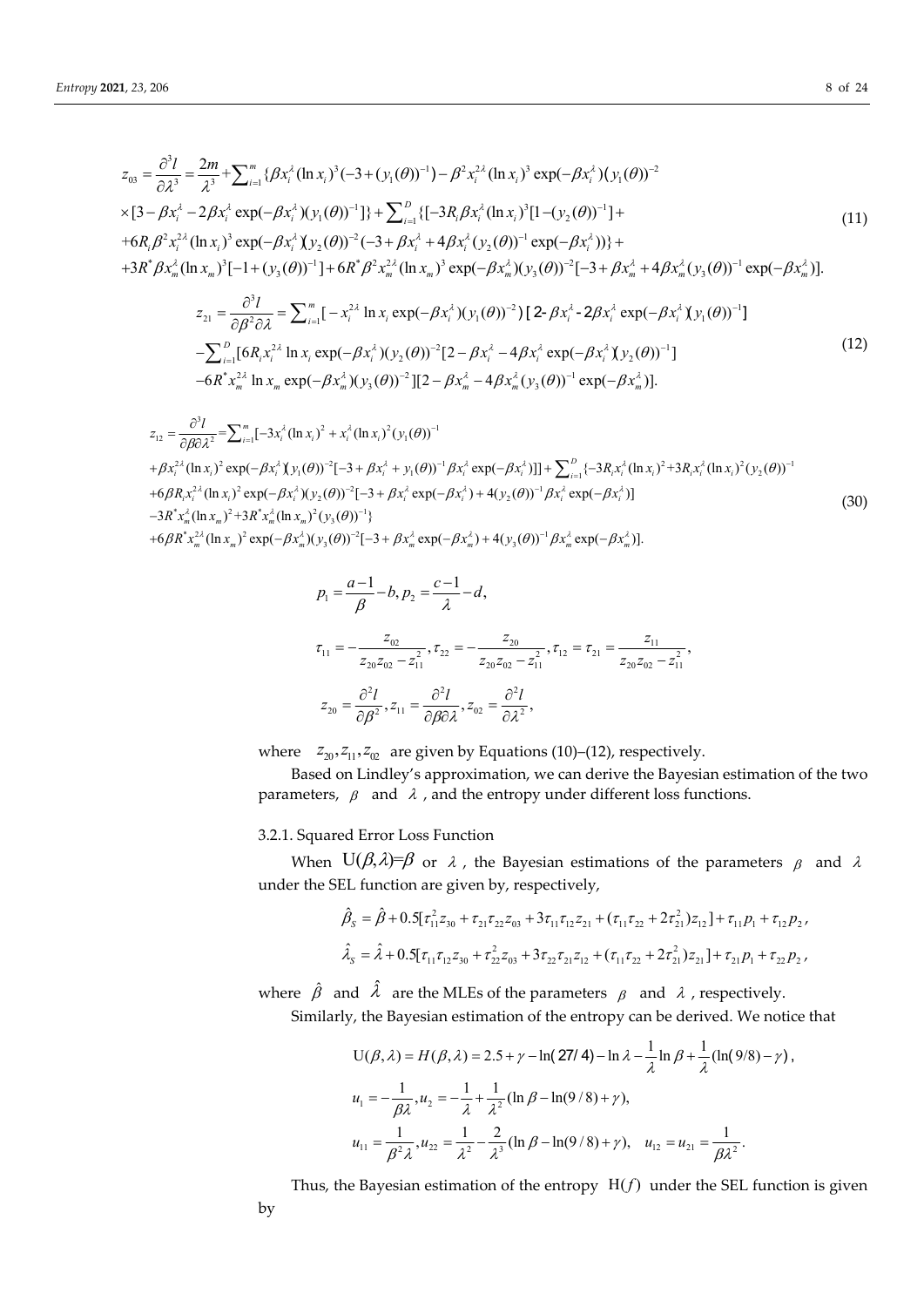$$
\hat{H}_s(f) = \hat{H}(f) + 0.5[u_{11}\tau_{11} + 2u_{12}\tau_{12} + u_{22}\tau_{22} + z_{30}(u_1\tau_{11} + u_2\tau_{12})\tau_{11} + z_{03}(u_2\tau_{22} + u_1\tau_{12})\tau_{22} \n+ z_{21}(3u_1\tau_{11}\tau_{12} + u_2(\tau_{11}\tau_{22} + 2\tau_{12}^2)) + z_{12}(3u_2\tau_{22}\tau_{21} + u_1(\tau_{11}\tau_{22} + 2\tau_{21}^2))]
$$
\n
$$
+ p_1(u_1\tau_{11} + u_2\tau_{21}) + p_2(u_2\tau_{22} + u_1\tau_{12}),
$$
\n(31)

where  $\hat{H}(f)$  represents the maximum likelihood estimate of  $H(f)$ .

# 3.2.2. Linex Loss Function

Based on Lindley's approximation, the Bayesian estimations of two parameters,  $\beta$ and  $\lambda$ , and the entropy under the LL function can, respectively, be given by

$$
\hat{\beta}_L = -\frac{1}{h} \ln \{ \exp(-h\hat{\beta}) + 0.5[u_{11}\tau_{11} + u_{1}\tau_{11}^2 z_{30} + u_{1}\tau_{21}\tau_{22} z_{03} + 3u_{1}\tau_{11}\tau_{12} z_{21} \n+ (\tau_{11}\tau_{22} + 2u_{1}\tau_{21}^2)u_{1}z_{12}] + u_{1}\tau_{11}p_{1} + u_{1}\tau_{12}p_{2} \}
$$
\n
$$
\hat{\lambda}_L = -\frac{1}{h} \ln \{ \exp(-h\hat{\lambda}) + 0.5[u_{22}\tau_{22} + u_{2}\tau_{11}\tau_{12}z_{30} + u_{2}\tau_{22}^2 z_{03} + (\tau_{11}\tau_{22} + 2\tau_{12}^2)u_{2}z_{21} \n+ 3u_{2}\tau_{22}\tau_{21}z_{21}] + u_{2}\tau_{12}p_{1} + u_{2}\tau_{22}p_{2} \}
$$

$$
\hat{H}_{L}(f) = -\frac{1}{h} \ln \{ \exp[-h\hat{H}(f)] + 0.5[u_{11}\tau_{11} + 2u_{12}\tau_{12} + u_{22}\tau_{22} + z_{30}(u_{1}\tau_{11} + u_{2}\tau_{12})\tau_{11} + z_{03}(u_{2}\tau_{22} + u_{1}\tau_{21})\tau_{22}\n+ z_{21}(3u_{1}\tau_{11}\tau_{12} + u_{2}(\tau_{11}\tau_{22} + 2\tau_{12}^{2})) + z_{12}(3u_{2}\tau_{22}\tau_{21} + u_{1}(\tau_{11}\tau_{22} + 2\tau_{21}^{2}))\n+ p_{1}(u_{1}\tau_{11} + u_{2}\tau_{21}) + p_{2}(u_{2}\tau_{22} + u_{1}\tau_{12})\}.
$$
\n(32)

Here,  $\hat{\beta}$  and  $\hat{\lambda}$  are the MLEs of the parameters  $\beta$  and  $\lambda$ , and  $\hat{H}(f)$  represents the MLE of  $H(f)$ . The detailed derivation of these Bayesian estimates is shown in Appendix C.

### 3.2.3. General Entropy Loss Function

Using Lindley's approximation method, the Bayesian estimations of two parameters,  $\beta$  and  $\lambda$ , and the entropy under the GEL function can, respectively, be given by

$$
\hat{\beta}_E = \{\hat{\beta}^{-q} + 0.5[u_{11}\tau_{11} + u_1\tau_{11}^2 z_{30} + u_1\tau_{21}\tau_{22}z_{03} + 3u_1\tau_{11}\tau_{12}z_{21} + (\tau_{11}\tau_{22} + 2u_1\tau_{21}^2)u_1z_{12}\} + u_1\tau_{11}p_1 + u_1\tau_{12}p_2\}^{-1/q}
$$

$$
\hat{\lambda}_{L} = \{\hat{\lambda}^{-q} + 0.5[u_{22}\tau_{22} + u_{2}\tau_{11}\tau_{12}z_{30} + u_{2}\tau_{22}^{2}z_{03} + (\tau_{11}\tau_{22} + 2\tau_{12}^{2})u_{2}z_{21} + 3u_{2}\tau_{22}\tau_{21}z_{21} + u_{2}\tau_{21}p_{1} + u_{2}\tau_{22}p_{2}\}^{-1/q}
$$

$$
\hat{H}_{E}(f) = \{ [\hat{H}(f)]^{-q} + 0.5[(\mathbf{u}_{11}\tau_{11} + 2\mathbf{u}_{12}\tau_{12} + u_{22}\tau_{22}) + \mathbf{z}_{30}(\mathbf{u}_{1}\tau_{11} + \mathbf{u}_{2}\tau_{12})\tau_{11} + \mathbf{z}_{03}(\mathbf{u}_{2}\tau_{22} + \mathbf{u}_{1}\tau_{12})\tau_{22} \n+ \mathbf{z}_{21}(3\mathbf{u}_{1}\tau_{11}\tau_{12} + \mathbf{u}_{2}(\tau_{11}\tau_{22} + 2\tau_{12}^{2})) + \mathbf{z}_{12}(3\mathbf{u}_{2}\tau_{22}\tau_{21} + \mathbf{u}_{1}(\tau_{11}\tau_{22} + 2\tau_{21}^{2})) ] \n+ p_{1}(\mathbf{u}_{1}\tau_{11} + \mathbf{u}_{2}\tau_{21}) + p_{2}(\mathbf{u}_{2}\tau_{22} + \mathbf{u}_{1}\tau_{12})\}^{-1/q}.
$$
\n(33)

Here,  $\hat{\beta}$  and  $\hat{\lambda}$  are the MLEs of the parameters  $\beta$  and  $\lambda$ , and  $\hat{H}(f)$  represents the MLE of  $H(f)$ . The detailed derivation of these Bayesian estimates is shown in Appendix D.

# *3.3. Bayesian Credible Interval*

In the previous subsection, we used the Lindley's approximation method to obtain the Bayesian point estimation of the parameters and entropy. However, this approximation method cannot determine the Bayesian CIs. Thus, the MCMC method is applied to obtain the Bayesian CI for the parameters and entropy. The MCMC method is a useful technique for estimating complex Bayesian models. The Gibbs sampling and Metropolis– Hastings algorithm are the two most frequently applied MCMC methods which are used in reliability analysis, statistical physics and machine learning, among other applications.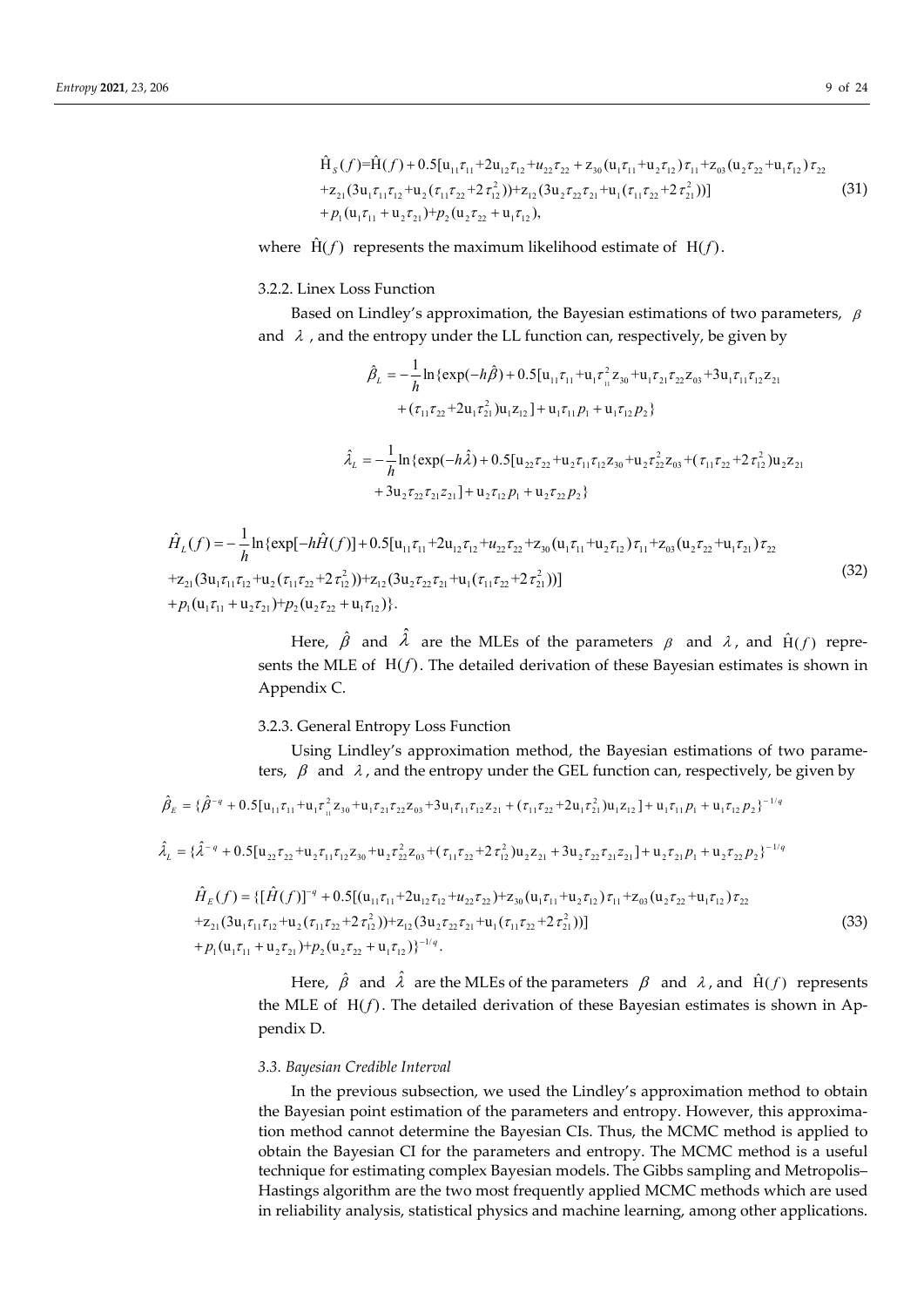Due to their practicality, they have gained some attention among researchers, and interesting results have been obtained. For example, Gilks and Wild [24] proposed adaptive rejection sampling to handle non-conjugacy in applications of Gibbs sampling. Koch [25] studied the Gibbs sampler by means of the sampling–importance resampling algorithm. Martino et al. [26] established a new approach, namely by recycling the Gibbs sampler to improve the efficiency without adding any extra computational cost. Panahi and Moradi [27] developed a hybrid strategy, combining the Metropolis–Hastings [28, 29] algorithm with the Gibbs sampler to generate samples from the respective posterior, arising from the inverted, exponentiated Rayleigh distribution. In this paper, we adopt the method proposed in [27] to generate samples from the respective posterior arising from the GB distribution. From Equations (6) and (22), the joint posterior of the parameters  $\beta$ ,  $\lambda$  can be written as

$$
\pi(\beta,\lambda \mid \vec{x}) \propto \pi(\beta,\lambda)L(\beta,\lambda \mid \vec{x}) \propto [V(\lambda)]^{m+a} \beta^{m+a-1} \exp[-\beta V(\lambda)] \prod_{i=1}^{m} [1 - \exp(-\beta x_i^{\lambda})]
$$
  

$$
\times \frac{1}{[V(\lambda)]^{m+a}} \prod_{i=1}^{D} (3 - 2\exp(-\beta x_i^{\lambda}))^{\beta_i} (3 - 2\exp(-\beta x_m^{\lambda}))^{\beta^*} \lambda^{m+c-1} \exp(-d\lambda) \prod_{i=1}^{m} x_i^{\lambda-1}
$$
(13)

Here, 
$$
V(\lambda) = (b + 2 \sum_{i=1}^{m} x_i^{\lambda} + 2 \sum_{i=1}^{D} R_i x_i^{\lambda} + 2R^* x_m^{\lambda})
$$
. Therefore, we have  

$$
\pi(\beta, \lambda | \vec{x}) \propto \pi_1(\beta | \lambda, \vec{x}) \pi_2(\lambda | \beta, \vec{x}),
$$
(14)

where

$$
\pi_1(\beta \mid \lambda, \vec{x}) \propto [V(\lambda)]^{m+a} \beta^{m+a-1} \exp[-\beta V(\lambda)] \tag{36}
$$

$$
\pi_2(\lambda|\beta,\vec{x}) \propto \frac{\lambda^{m+c-1}}{[V(\lambda)]^{m+a}} \exp(-d\lambda) \exp[-\beta(2\sum_{i=1}^m x_i^{\lambda} + 2\sum_{i=1}^D R_i x_i^{\lambda} + 2R^* x_m^{\lambda})] \times \prod_{i=1}^m [1 - \exp(-\beta x_i^{\lambda})] \prod_{i=1}^D (3 - 2\exp(-\beta x_i^{\lambda}))^{R_i} (3 - 2\exp(-\beta x_m^{\lambda}))^{R_i} \prod_{i=1}^m x_i^{\lambda-1}.
$$
\n(37)

It is observed that the posterior density  $\pi_1(\beta | \lambda, \vec{x})$  of  $\beta$ , given  $\lambda$ , is the PDF of the Gamma distribution  $Gamma(m + a, b + 2\sum_{i=1}^{m} x_i^{\lambda} + 2\sum_{i=1}^{D} R_i x_i^{\lambda} + 2R^* x_m^{\lambda})$ . However, the posterior density  $\pi_2(\lambda | \beta, \vec{x})$  of  $\lambda$ , given  $\beta$ , cannot be reduced analytically to a known distribution. Therefore, we use the Metropolis–Hastings method with normal proposal distribution to generate random numbers from Equation (37). We use the next algorithm (Algorithm 1), proposed in [27], to generate random numbers from Equation (34) and construct the Bayesian credible interval of  $\lambda$ ,  $\beta$  and the entropy H(f).

**Algorithm 1** The MCMC method

**Step 1:** Choose the initial value( $\beta^{(0)}$ ,  $\lambda^{(0)}$ ).

**Step 2:** At stage *i* and for the given m, n and ATII-PH censored data, generate  $\beta^{(i)}$  from the following:

 $Gamma(m + a, b + 2\sum_{i=1}^{m} x_i^{\lambda} + 2\sum_{i=1}^{D} R_i x_i^{\lambda} + 2R^* x_m^{\lambda})$ .

**Step 3:** Generate  $\lambda^{(i)}$  from  $\pi_2(\lambda^{(i-1)} | \beta^{(i)}, \vec{x})$  using the following steps. **Step 3-1:** Generate  $\lambda'$  from  $N(\lambda^{(i-1)}, \text{var}(\lambda))$ .

**Step 3-2:** Generate the  $\omega$  from the uniform distribution U(0, 1).

**Step 3-3:** Set  $\lambda^{(i)} = \begin{cases} \lambda^{(i)} & \lambda^{(i)} \\ \lambda^{(i-1)} & \lambda^{(i)} \end{cases}$ , , *i i if*  $\omega \leq r$ *if*  $\omega$  > *r*  $\lambda^{(i)} = \begin{cases} \lambda', & \text{if } \omega \end{cases}$  $\lambda^{(i-1)}$ , if  $\omega$ ł  $=\begin{cases} \lambda', & \text{if } \omega \leq t \\ \lambda^{(i-1)} & \text{if } \omega > t^* \end{cases}$  $\begin{cases} \lambda^{(i-1)}, & \text{if } \omega > r^* \end{cases}$ , where  $\mathcal{L}_2(\mathcal{X}|\pmb{\beta}^{(i)})$  $=\min\left\{1,\frac{\pi_2(\lambda'|\beta^{(i)},\vec{x})}{\pi_2(\lambda^{(i-1)}|\beta^{(i)},\vec{x})}\right\}$  $(i-1)$ <sub>1</sub> $Q(i)$  $r^*$ =min  $\left\{1, \frac{\pi_2(\lambda'|\beta^{(i)}, \vec{x})}{\left(\lambda^{(i-1)}\right) \left(\beta^{(i)}\right)}\right\}$ *x*  $\pi_2(\lambda'\vert\beta)$  $\pi_2(\lambda^{(i-1)}|\beta)$ × Ξ  $\left\{1,\frac{\pi_2(\lambda'\vert \beta^{(i)},\vec{x})}{\pi_2(\lambda^{(i-1)}\vert \beta^{(i)},\vec{x})}\right\}$  $\left\lfloor\frac{1}{2}\right\rfloor$ .

**Step 4:** Set  $i=i+1$ .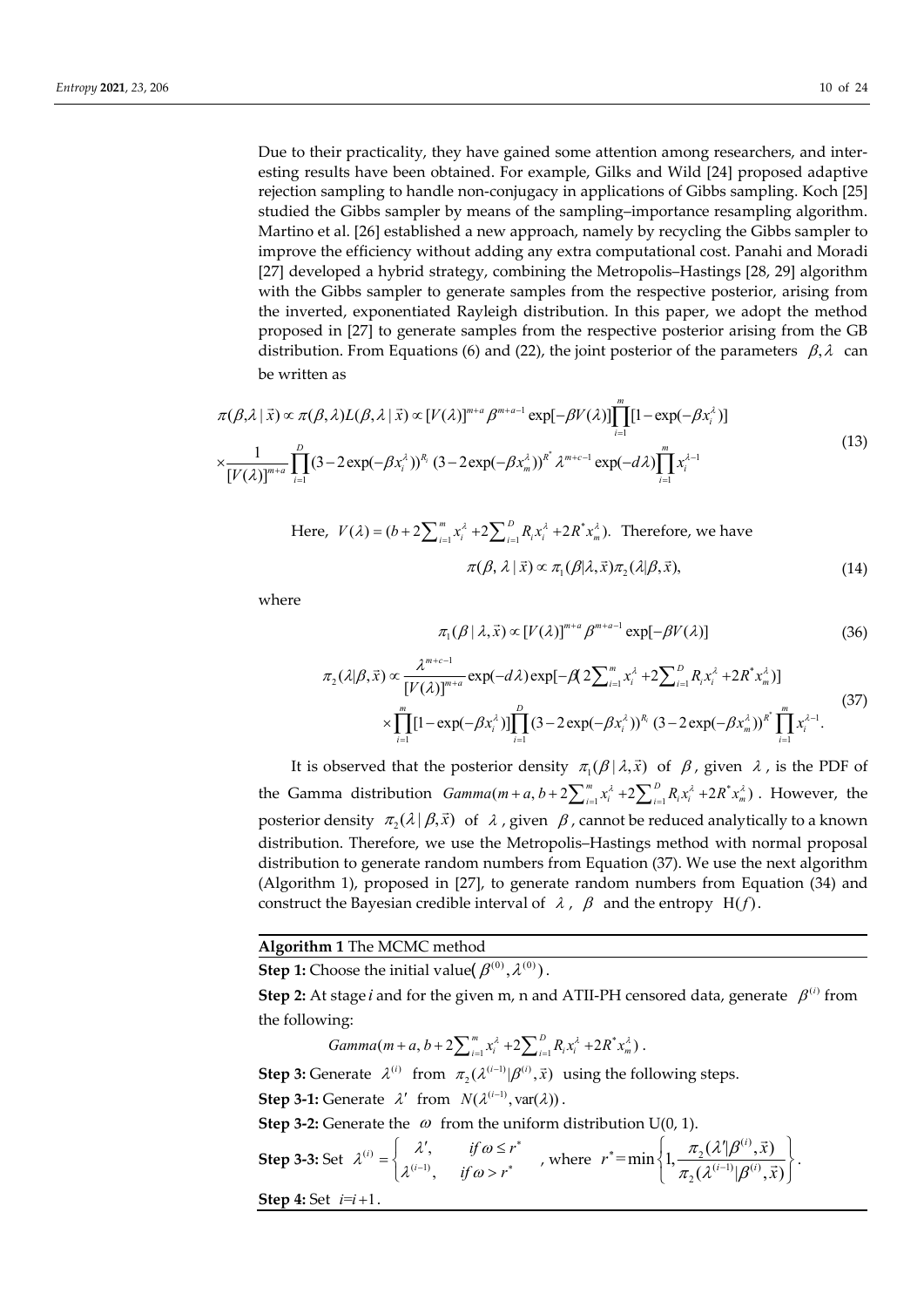**Step 5:** By repeating Steps 2–4 N times, we get  $(\beta_1, \lambda_1), (\beta_2, \lambda_2), \cdots, (\beta_N, \lambda_N)$ . Furthermore, we compute  $H_1, H_2, \dots, H_N$ , where  $H_i = H(\beta_i, \lambda_i), i = 1, 2, \dots, N$  and  $H(\beta, \lambda)$  is the Shannon entropy of the GB distribution.

Rearrange  $(\beta_1, \beta_2, \cdots, \beta_N)$ ,  $(\lambda_1, \lambda_2, \cdots, \lambda_N)$  and  $(H_1, H_2, \cdots, H_N)$  into  $(\beta_{(1)}, \beta_{(2)}, \cdots, \beta_{(N)}), \ (\lambda_{(1)}, \lambda_{(2)}, \cdots, \lambda_{(N)})$  and  $(H_{(1)}H_{(2)}, \cdots, H_{(N)})$ , where  $(\beta_{(1)} < \beta_{(2)} < \cdots < \beta_{(N)}), \ (\lambda_{(1)} < \lambda_{(2)} < \cdots < \lambda_{(N)}) \text{ and } (H_{(1)} < H_{(2)} < \cdots < H_{(N)}).$ 

Then, the 100(1- $\alpha$ )% Bayesian credible interval of the two parameters  $\beta$ ,  $\lambda$  and the entropy are given by  $(\beta_{(Na/2)}, \beta_{(N(1-\alpha/2))})$ ,  $(\lambda_{(Na/2)}, \lambda_{(N(1-\alpha/2))})$  and  $(H_{(Na/2)}, H_{(N(1-\alpha/2))})$ .

# **4. Simulation Study**

In this section, a Monte Carlo simulation study is carried out to observe the performance of different estimators of the entropy, in terms of the MSEs for different values of *n*, *m*, *T* and censoring schemes. In addition, the average 95% asymptotic confidence intervals (ACIs), Bayesian credible intervals (BCIs) of  $\beta$ ,  $\lambda$  and the entropy, as well as the average interval length (IL), are computed, and the performances are also compared. We consider the following three different progressive censoring schemes (CSs):

- **CS I:**  $R_m = n m$ ,  $R_i = 0, i \neq m$ ;
- **CS II:**  $R_i = n m, R_i = 0, i \neq 1;$
- **CS III:**  $R_{m/2} = n m, R_i = 0, for i \neq \frac{m}{2}$ , if *m* is even or

$$
R_{(m+1)/2} = n-m, R_i = 0, \text{ for } i \neq \frac{m+1}{2}, \text{ if } m \text{ is odd.}
$$

Based on the following algorithm proposed by Balakrishnan and Sandhu [30] (Algorithm 2), we can generate an adaptive Type-II progressive hybrid censored sample from the GB distribution.

**Algorithm 2.** Generating a adaptive Type-II progressive hybrid censored sample from the GB distribution.

**Step1:** Generate *m* independent observations  $Z_1, Z_2, ..., Z_m$ , where  $Z_i$  follows the uniform distribution  $U(0,1)$ ,  $i = 1, 2, ..., m$ .

**Step 2:** For the known censoring scheme  $(R_1, R_2, ..., R_m)$ , let

 $\zeta_i = Z_i^{1/(i+R_m+R_{m-1}+\ldots+R_{m-i+1})}, i = 1, 2, \ldots, m$ .

**Step 3:** By setting  $U_i = 1 - \xi_m \xi_{m-i} \xi_{m-i+1}$ , then  $U_1, U_2, ..., U_m$  is a Type-II progressive censored sample from the uniform distribution  $U(0,1)$ .

**Step 4:** Using the inverse transformation  $X_{i:m:n} = F^{-1}(U_i)$ ,  $i = 1, 2, \dots, m$ , we obtain a Type-II progressive censored sample from the GB distribution; that is,

 $X_{1:m:n}, X_{2:m:n},..., X_{m:m:n}$ , where  $F^{-1}(\cdot)$  denotes the GB distribution's inverse cumulative functional expression with the parameter  $(\beta, \lambda)$ . The following theorem1 gives the uniqueness of the solution for the equation  $X_{i:m:n} = F^{-1}(U_i)$ ,  $i = 1, 2, \dots, m$ .

**Step 5:** If there exists a real number *J* satisfying  $X_{1:m}$ ,  $T \leq X_{1+1:m}$ , then we set index *J* and record  $X_{1:m:n}, X_{2:m:n}, ..., X_{J+1:m:n}$ .

**Step 6:** Generate the first  $m-J-1$  order statistics  $X_{J+2,m,n}, X_{J+3,m,n}, \ldots, X_{m,m,n}$  from the truncated distribution  $f(x; \beta, \lambda) / [1 - F(x_{J+1}; \beta, \lambda)]$  with a sample size  $n - J - 1 - \sum_{i=1}^{J} R_i$ .

**Theorem 1.** The equation  $X_{i:m:n} = F^{-1}(U_i)$  has a unique solution,  $i = 1, 2, \dots, m$ .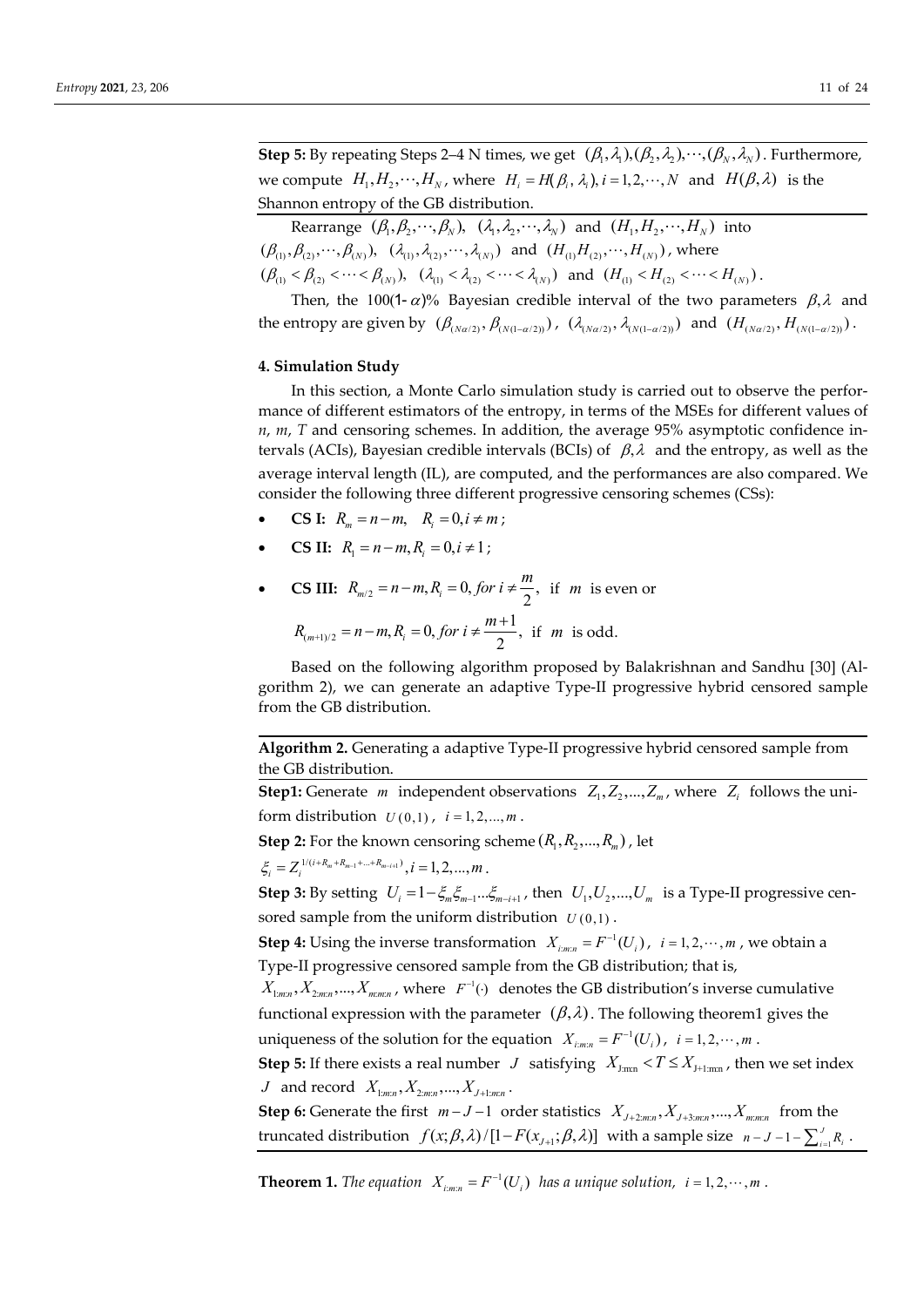## **Proof. See Appendix A**

In the simulation study, we took the values of the parameters of the GB distribution as  $\beta=1,\lambda=2$ . In this case, H(f)=0.2448. The hyperparameter values of the prior distribution were taken as  $a = 1, b = 3, c = 2, d = 3$ . For the Linex loss function and general entropy loss function, we set  $h = -1.0, 1.0$  and  $q = -1.0, 1.0$ , respectively. In the Newton iterative algorithm and MCMC sampling algorithm, we chose the initial values of  $\beta$ and  $\lambda$  as  $\beta^{(0)}=0.9$ ,  $\lambda^{(0)}=1.9$ ; the value of  $\varepsilon$  was taken as 10<sup>-6</sup>. For different sample sizes n and different effective samples *m* and time *T*, we used 3000 simulated samples in each case. The average values and mean square errors (MSEs) of the MLEs and Bayesian estimations (BEs) for  $\beta$ , and the entropy were calculated. These results are reported in Tables 1–6.

**Table 1.** The average maximum likelihood estimations (MLEs) and mean square errors (MSEs) of  $\beta$ ,  $\lambda$  and the entropy ( $\beta = 1, \lambda = 2$ ,  $H(f) = 0.2448$ ).

|          |           |               | $T = 0.6$       |            |               | $T = 1.5$       |            |
|----------|-----------|---------------|-----------------|------------|---------------|-----------------|------------|
| (n, m)   | SC        | $\hat{\beta}$ | $\hat{\lambda}$ | $\hat{H}$  | $\hat{\beta}$ | $\hat{\lambda}$ | $\hat{H}$  |
|          |           | <b>MSE</b>    | <b>MSE</b>      | <b>MSE</b> | <b>MSE</b>    | <b>MSE</b>      | <b>MSE</b> |
|          | $\rm I$   | 1.1850        | 2.2096          | 0.1903     | 1.1875        | 2.2848          | 0.1950     |
| (40, 15) |           | 0.1224        | 0.1428          | 0.0979     | 0.1213        | 0.1521          | 0.0963     |
|          | $\rm II$  | 1.0727        | 2.1448          | 0.2015     | 1.0619        | 2.1541          | 0.2017     |
|          |           | 0.0709        | 0.1258          | 0.0376     | 0.0609        | 0.1336          | 0.0279     |
|          | $\rm III$ | 1.1819        | 2.2354          | 0.1947     | 1.1864        | 2.2362          | 0.1968     |
|          |           | 0.1217        | 0.1413          | 0.0910     | 0.1208        | 0.1514          | 0.0902     |
|          | $\rm I$   | 1.1326        | 2.1803          | 0.2086     | 1.0905        | 2.1931          | 0.1997     |
| (50, 15) |           | 0.1053        | 0.1398          | 0.0797     | 0.0741        | 0.1483          | 0.0750     |
|          | $\rm II$  | 1.0498        | 2.1017          | 0.2281     | 1.0390        | 2.1076          | 0.2169     |
|          |           | 0.0390        | 0.1243          | 0.0280     | 0.0374        | 0.1263          | 0.0197     |
|          | $\rm III$ | 1.1184        | 2.1817          | 0.2035     | 1.0740        | 2.1284          | 0.2013     |
|          |           | 0.1013        | 0.1345          | 0.0742     | 0.0602        | 0.1448          | 0.0598     |
| (60, 30) | $\bf I$   | 1.1006        | 2.1758          | 0.2029     | 1.0689        | 2.1795          | 0.2033     |
|          |           | 0.0889        | 0.1374          | 0.0625     | 0.0683        | 0.1368          | 0.0547     |
|          | $\rm II$  | 1.0451        | 2.0847          | 0.2260     | 1.0476        | 2.0877          | 0.2170     |
|          |           | 0.0363        | 0.1066          | 0.0231     | 0.0383        | 0.1048          | 0.0158     |
|          | III       | 1.0860        | 2.1528          | 0.2086     | 1.0583        | 2.1571          | 0.2090     |
|          |           | 0.0653        | 0.1368          | 0.0601     | 0.0592        | 0.1335          | 0.0418     |
|          | $\rm I$   | 1.0641        | 2.1296          | 0.2163     | 1.0581        | 2.1197          | 0.2134     |
| (70, 30) |           | 0.0704        | 0.1202          | 0.0516     | 0.0597        | 0.1278          | 0.0417     |
|          | $\rm II$  | 1.0246        | 2.0785          | 0.2294     | 1.0231        | 2.0715          | 0.2245     |
|          |           | 0.0265        | 0.0849          | 0.0198     | 0.0317        | 0.0946          | 0.0148     |
|          | $\rm III$ | 1.0517        | 2.1483          | 0.2199     | 1.0468        | 2.1132          | 0.2195     |
|          |           | 0.0580        | 0.1203          | 0.0591     | 0.0485        | 0.1203          | 0.0361     |

**Table 2.** The average Bayesian estimations and MSEs of  $\beta$ , and the entropy under the squared error loss functon ( $\beta = 1, \lambda = 2$ ;  $\beta = 1, \lambda = 2$ ,  $H(f) = 0.2448$ ).

|          |     |            | $T = 0.6$  |            |            | $T = 1.5$  |            |
|----------|-----|------------|------------|------------|------------|------------|------------|
| (n, m)   | SC. |            | <i>,</i>   | Ĥ          |            | Λ          | Ĥ          |
|          |     | <b>MSE</b> | <b>MSE</b> | <b>MSE</b> | <b>MSE</b> | <b>MSE</b> | <b>MSE</b> |
|          |     | 0.8625     | 1.8735     | 0.3357     | 0.8687     | 1.8761     | 0.3301     |
| (40, 15) |     | 0.0353     | 0.1325     | 0.0930     | 0.0337     | 0.1317     | 0.0920     |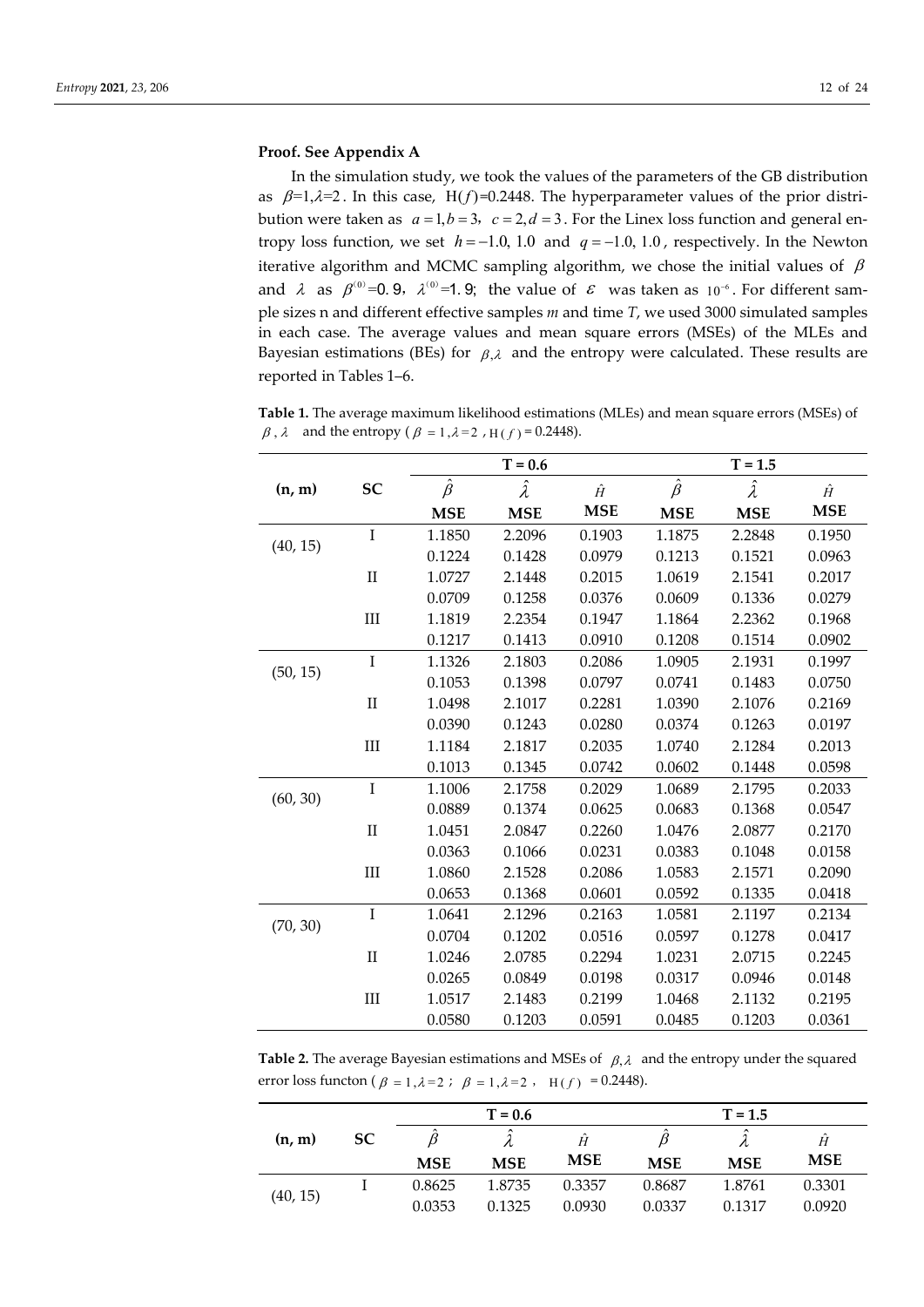|          | $\mathbf{H}$ | 0.9480 | 1.9583 | 0.2630 | 0.9546 | 1.9531 | 0.2616 |
|----------|--------------|--------|--------|--------|--------|--------|--------|
|          |              | 0.0235 | 0.0954 | 0.0342 | 0.0255 | 0.0938 | 0.0217 |
|          | $\rm III$    | 0.8795 | 1.8041 | 0.3264 | 0.8837 | 1.8996 | 0.3034 |
|          |              | 0.0340 | 0.1314 | 0.0948 | 0.0310 | 0.1299 | 0.0902 |
|          | I            | 0.9325 | 1.8917 | 0.3189 | 0.8973 | 1.8345 | 0.2732 |
| (50, 15) |              | 0.0297 | 0.1185 | 0.0796 | 0.0289 | 0.0975 | 0.0741 |
|          | $\mathbf{H}$ | 0.9645 | 1.9907 | 0.2580 | 0.9694 | 1.9763 | 0.2303 |
|          |              | 0.0218 | 0.0827 | 0.0260 | 0.0223 | 0.0812 | 0.0198 |
|          | III          | 0.9475 | 1.9013 | 0.3016 | 0.9824 | 1.9314 | 0.2661 |
|          |              | 0.0253 | 0.1072 | 0.0546 | 0.0234 | 0.0972 | 0.0486 |
|          | I            | 0.9274 | 1.8445 | 0.2357 | 0.9457 | 1.8781 | 0.2674 |
| (60, 30) |              | 0.0224 | 0.1151 | 0.0575 | 0.0263 | 0.0919 | 0.0508 |
|          | $\mathbf{I}$ | 0.9671 | 1.9932 | 0.2398 | 0.9688 | 2.0176 | 0.2235 |
|          |              | 0.0202 | 0.0728 | 0.0235 | 0.0207 | 0.0741 | 0.0179 |
|          | $\rm III$    | 0.9185 | 1.8525 | 0.2301 | 0.9316 | 1.9427 | 0.2652 |
|          |              | 0.0211 | 0.1072 | 0.0534 | 0.0227 | 0.0954 | 0.0504 |
|          | I            | 0.9742 | 1.9360 | 0.2538 | 0.9515 | 1.9504 | 0.2553 |
| (70, 30) |              | 0.0198 | 0.0775 | 0.0404 | 0.0213 | 0.0892 | 0.0401 |
|          | $\mathbf{H}$ | 0.9895 | 2.0413 | 0.2506 | 0.9804 | 2.0378 | 0.2260 |
|          |              | 0.0174 | 0.0613 | 0.0195 | 0.0186 | 0.0537 | 0.0105 |
|          | $\rm III$    | 0.9787 | 1.9746 | 0.2512 | 0.9713 | 1.9714 | 0.2537 |
|          |              | 0.0182 | 0.0761 | 0.0397 | 0.0194 | 0.0683 | 0.0346 |

**Table 3.** The average Bayesian estimations and MSEs of  $\beta$ ,  $\lambda$  and the entropy under the Linex loss function ( $\beta = 1, \lambda = 2$ , T = 0.6, H( $f$ ) = 0.2448).

|          |              |               | $h=-1$          |            |               | $h=1$           |            |  |  |
|----------|--------------|---------------|-----------------|------------|---------------|-----------------|------------|--|--|
| (n, m)   | SC           | $\hat{\beta}$ | $\hat{\lambda}$ | $\hat{H}$  | $\hat{\beta}$ | $\hat{\lambda}$ | $\hat{H}$  |  |  |
|          |              | <b>MSE</b>    | <b>MSE</b>      | <b>MSE</b> | <b>MSE</b>    | <b>MSE</b>      | <b>MSE</b> |  |  |
|          | $\rm I$      | 0.8835        | 1.8558          | 0.3583     | 0.8531        | 1.8248          | 0.2802     |  |  |
| (40, 15) |              | 0.0355        | 0.1261          | 0.0964     | 0.0366        | 0.1343          | 0.0904     |  |  |
|          | $\mathbf{I}$ | 0.9740        | 1.9161          | 0.2587     | 0.9308        | 1.9092          | 0.2469     |  |  |
|          |              | 0.0255        | 0.0885          | 0.0721     | 0.0246        | 0.1008          | 0.0304     |  |  |
|          | $\rm III$    | 0.9047        | 1.8768          | 0.3343     | 0.8670        | 1.8405          | 0.2638     |  |  |
|          |              | 0.0308        | 0.1249          | 0.0929     | 0.0335        | 0.1889          | 0.0884     |  |  |
|          | I            | 0.9047        | 1.9415          | 0.3158     | 0.8704        | 1.9175          | 0.2736     |  |  |
| (50, 15) |              | 0.0301        | 0.1238          | 0.0939     | 0.0337        | 0.1329          | 0.0764     |  |  |
|          | $\mathbf{I}$ | 0.9852        | 2.0538          | 0.2502     | 0.9674        | 1.9201          | 0.2358     |  |  |
|          |              | 0.0218        | 0.0789          | 0.0623     | 0.0213        | 0.0912          | 0.0265     |  |  |
|          | $\rm III$    | 0.9105        | 1.9771          | 0.3046     | 0.8924        | 1.9203          | 0.2604     |  |  |
|          |              | 0.0284        | 0.0986          | 0.0904     | 0.0293        | 0.1257          | 0.0654     |  |  |
|          | $\rm I$      | 0.9341        | 1.9788          | 0.2792     | 0.9035        | 1.9221          | 0.2520     |  |  |
| (60, 30) |              | 0.0223        | 0.1127          | 0.0836     | 0.0238        | 0.1308          | 0.0543     |  |  |
|          | $\prod$      | 0.9834        | 2.0465          | 0.3743     | 0.9609        | 1.9447          | 0.2118     |  |  |
|          |              | 0.0198        | 0.0664          | 0.0365     | 0.0211        | 0.0791          | 0.0220     |  |  |
|          | III          | 0.9498        | 1.9837          | 0.3424     | 0.9258        | 1.9253          | 0.2319     |  |  |
|          |              | 0.0204        | 0.0973          | 0.0829     | 0.0207        | 0.1227          | 0.0425     |  |  |
|          | $\rm I$      | 0.9561        | 1.9889          | 0.2546     | 0.9378        | 1.9543          | 0.2407     |  |  |
| (70, 30) |              | 0.0197        | 0.0768          | 0.0579     | 0.0184        | 0.0975          | 0.0403     |  |  |
|          | $\mathbf{I}$ | 0.9957        | 2.0312          | 0.2371     | 0.9798        | 2.0164          | 0.2410     |  |  |
|          |              | 0.0174        | 0.0572          | 0.0281     | 0.0159        | 0.0614          | 0.0187     |  |  |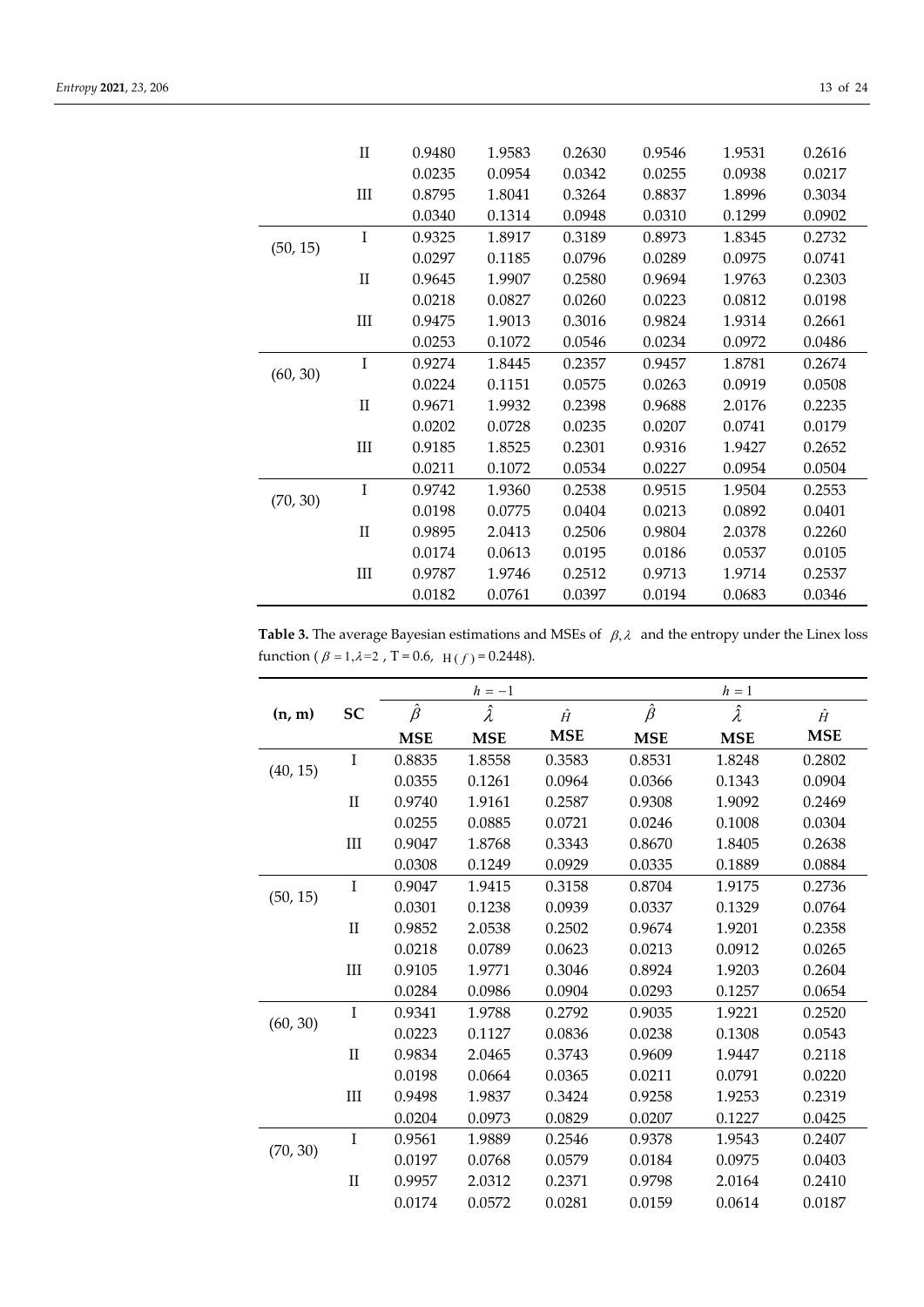| Ш | 0.9687 | 2.0024 | 0.2265 | 0.9451 | 1.9623 | 0.2409 |
|---|--------|--------|--------|--------|--------|--------|
|   | 0.0185 | 0.0746 | 0.0536 | 0.0120 | 0.0784 | 0.0354 |

**Table 4.** The average Bayesian estimations and MSEs of  $\beta$ ,  $\lambda$  and the entropy under the Linex loss function ( $\beta = 1, \lambda = 2$ , T = 1.5, H(f) = 0.2448).

|          |           |               | $h=-1$          |            |               | $h=1$           |            |
|----------|-----------|---------------|-----------------|------------|---------------|-----------------|------------|
| (n, m)   | SC        | $\hat{\beta}$ | $\hat{\lambda}$ | $\hat{H}$  | $\hat{\beta}$ | $\hat{\lambda}$ | Ĥ          |
|          |           | <b>MSE</b>    | <b>MSE</b>      | <b>MSE</b> | <b>MSE</b>    | <b>MSE</b>      | <b>MSE</b> |
|          | $\rm I$   | 0.8896        | 1.8328          | 0.3492     | 0.8510        | 1.8127          | 0.3381     |
| (40, 15) |           | 0.0330        | 0.1359          | 0.1025     | 0.0375        | 0.1396          | 0.0947     |
|          | $\rm II$  | 0.9638        | 1.9177          | 0.2743     | 0.9272        | 1.9167          | 0.2657     |
|          |           | 0.0248        | 0.0863          | 0.0365     | 0.0265        | 0.0982          | 0.0301     |
|          | $\rm III$ | 0.8922        | 1.8691          | 0.3424     | 0.8631        | 1.8430          | 0.3343     |
|          |           | 0.0321        | 0.1306          | 0.0948     | 0.0334        | 0.1328          | 0.0803     |
|          | $\rm I$   | 0.9024        | 1.8678          | 0.3217     | 0.8823        | 1.8874          | 0.3216     |
| (50, 15) |           | 0.0234        | 0.1094          | 0.0921     | 0.0315        | 0.1173          | 0.0810     |
|          | $\rm II$  | 0.9713        | 1.9401          | 0.2601     | 0.9418        | 1.9824          | 0.2632     |
|          |           | 0.0221        | 0.0731          | 0.0262     | 0.0217        | 0.0884          | 0.0223     |
|          | $\rm III$ | 0.9135        | 1.8792          | 0.3383     | 0.8975        | 1.8845          | 0.3210     |
|          |           | 0.0231        | 0.090           | 0.0921     | 0.0314        | 0.1121          | 0.0693     |
|          | $\rm I$   | 0.9470        | 1.8946          | 0.3222     | 0.9080        | 1.9012          | 0.3251     |
| (60, 30) |           | 0.0219        | 0.0951          | 0.0727     | 0.0234        | 0.1075          | 0.0536     |
|          | $\rm II$  | 0.9795        | 1.9452          | 0.2518     | 0.9548        | 1.9616          | 0.2513     |
|          |           | 0.0209        | 0.0719          | 0.0246     | 0.0199        | 0.0776          | 0.0219     |
|          | $\rm III$ | 0.9425        | 1.8978          | 0.3197     | 0.9253        | 1.9041          | 0.3218     |
|          |           | 0.0213        | 0.0906          | 0.0648     | 0.0213        | 0.1069          | 0.0412     |
|          | $\bf I$   | 0.9583        | 1.9562          | 0.3165     | 0.9491        | 1.9493          | 0.3314     |
| (70, 30) |           | 0.0184        | 0.0748          | 0.0473     | 0.0179        | 0.0861          | 0.0392     |
|          | $\rm II$  | 0.9901        | 2.0576          | 0.2318     | 0.9814        | 2.0997          | 0.2459     |
|          |           | 0.0163        | 0.0652          | 0.0168     | 0.0153        | 0.0608          | 0.0161     |
|          | $\rm III$ | 0.9711        | 1.9230          | 0.3027     | 0.9502        | 1.9894          | 0.3267     |
|          |           | 0.0175        | 0.0697          | 0.0389     | 0.0162        | 0.0841          | 0.0304     |

**Table 5.** The average Bayesian estimations and MSEs of  $\beta$ ,  $\lambda$  and the entropy under the general entropy loss function ( $\beta = 1, \lambda = 2$ , T = 0.6, H( $f$ ) = 0.2448).

|          |              |               | $q = -1$   |            |               | $q=1$           |            |
|----------|--------------|---------------|------------|------------|---------------|-----------------|------------|
| (n, m)   | SC           | $\hat{\beta}$ | Â          | $\hat{H}$  | $\hat{\beta}$ | $\hat{\lambda}$ | $\hat{H}$  |
|          |              | <b>MSE</b>    | <b>MSE</b> | <b>MSE</b> | <b>MSE</b>    | <b>MSE</b>      | <b>MSE</b> |
|          | I            | 0.8739        | 1.8380     | 0.3181     | 0.8288        | 1.8173          | 0.3558     |
| (40, 15) |              | 0.0341        | 0.1348     | 0.0891     | 0.0437        | 0.1381          | 0.1091     |
|          | $_{\rm II}$  | 0.9546        | 1.9184     | 0.2832     | 0.9169        | 1.9081          | 0.2628     |
|          |              | 0.0239        | 0.0966     | 0.0234     | 0.0265        | 0.1084          | 0.0315     |
|          | Ш            | 0.8828        | 1.8422     | 0.3097     | 0.8494        | 1.8266          | 0.3207     |
|          |              | 0.0324        | 0.1306     | 0.0863     | 0.0389        | 0.1361          | 0.1063     |
|          | I            | 0.9013        | 1.8948     | 0.3017     | 0.8972        | 1.8728          | 0.3423     |
| (50, 15) |              | 0.0305        | 0.1191     | 0.0463     | 0.0380        | 0.1231          | 0.0598     |
|          | $\mathbf{H}$ | 0.9701        | 1.9386     | 0.2695     | 0.9430        | 1.9471          | 0.2268     |
|          |              | 0.0214        | 0.0803     | 0.0186     | 0.0236        | 0.0962          | 0.0271     |
|          | Ш            | 0.9251        | 1.8984     | 0.3023     | 0.8613        | 1.8498          | 0.3287     |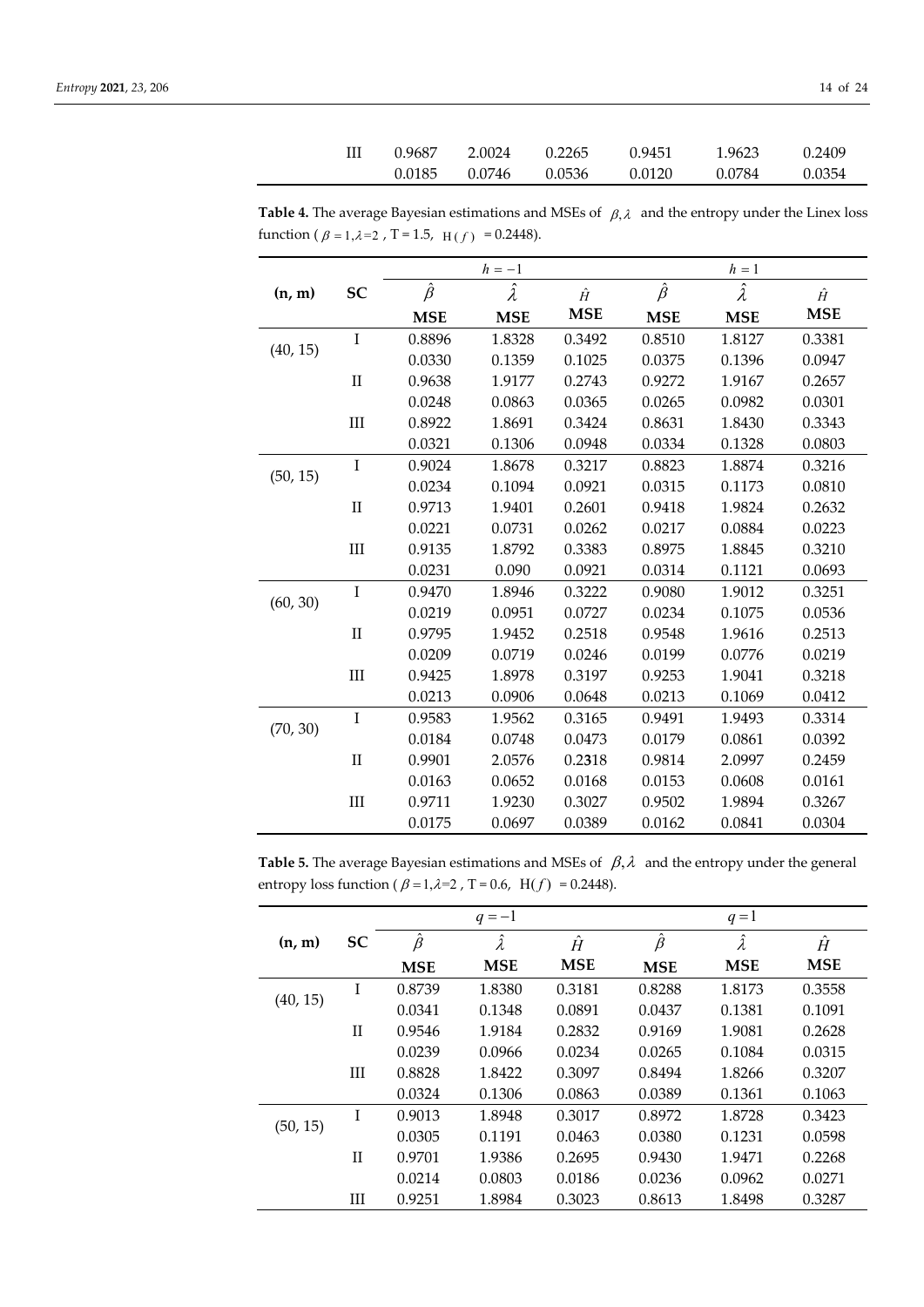|          |             | 0.0263 | 0.1093 | 0.0486 | 0.0308 | 0.1176 | 0.0525 |
|----------|-------------|--------|--------|--------|--------|--------|--------|
|          | I           | 0.9270 | 1.9089 | 0.2776 | 0.8975 | 1.8785 | 0.3270 |
| (60, 30) |             | 0.0232 | 0.0824 | 0.0390 | 0.0276 | 0.1127 | 0.0477 |
|          | $_{\rm II}$ | 0.9610 | 2.0351 | 0.2318 | 0.9481 | 2.0453 | 0.2391 |
|          |             | 0.0190 | 0.0686 | 0.0197 | 0.0210 | 0.0791 | 0.0245 |
|          | Ш           | 0.9406 | 1.9105 | 0.2698 | 0.9116 | 1.8938 | 0.3168 |
|          |             | 0.0210 | 0.0874 | 0.0375 | 0.0231 | 0.1109 | 0.0418 |
| (70, 30) | I           | 0.9501 | 1.9492 | 0.2536 | 0.9213 | 1.9308 | 0.2924 |
|          |             | 0.0171 | 0.0778 | 0.0265 | 0.0202 | 0.0840 | 0.0392 |
|          | H           | 0.9817 | 2.0147 | 0.2325 | 0.9681 | 2.1489 | 0.2410 |
|          |             | 0.0158 | 0.0436 | 0.0148 | 0.0151 | 0.0526 | 0.0272 |
|          | Ш           | 0.9546 | 1.9602 | 0.2513 | 0.9467 | 1.9436 | 0.2902 |
|          |             | 0.0174 | 0.0738 | 0.0168 | 0.0173 | 0.0724 | 0.0312 |

**Table 6.** The average Bayesian estimations and MSEs of  $\beta$ ,  $\lambda$  and the entropy under the general entropy loss function ( $\beta = 1, \lambda = 2$ , T = 1.5, H( $f$ ) = 0.2448).

|          |              |               | $q = -1$        |            |               | $q = 1$         |            |
|----------|--------------|---------------|-----------------|------------|---------------|-----------------|------------|
| (n, m)   | SC           | $\hat{\beta}$ | $\hat{\lambda}$ | Ĥ          | $\hat{\beta}$ | $\hat{\lambda}$ | Ĥ          |
|          |              | <b>MSE</b>    | <b>MSE</b>      | <b>MSE</b> | <b>MSE</b>    | <b>MSE</b>      | <b>MSE</b> |
|          | I            | 0.8770        | 1.8569          | 0.3564     | 0.8224        | 1.7924          | 0.3598     |
| (40, 15) |              | 0.0335        | 0.1332          | 0.0903     | 0.0455        | 0.1331          | 0.1075     |
|          | $\mathbf{I}$ | 0.9560        | 1.9221          | 0.2729     | 0.9112        | 1.9038          | 0.2786     |
|          |              | 0.0218        | 0.0914          | 0.0198     | 0.0257        | 0.0913          | 0.0294     |
|          | III          | 0.8836        | 1.8297          | 0.3519     | 0.8453        | 1.8374          | 0.3547     |
|          |              | 0.0315        | 0.1217          | 0.0841     | 0.0348        | 0.1224          | 0.1024     |
|          | I            | 0.8947        | 1.8979          | 0.3028     | 0.8631        | 1.8308          | 0.3143     |
| (50, 15) |              | 0.0298        | 0.0981          | 0.0372     | 0.0362        | 0.1134          | 0.0483     |
|          | $\mathbf{I}$ | 0.9685        | 1.9793          | 0.2610     | 0.9377        | 1.9467          | 0.2656     |
|          |              | 0.0206        | 0.0801          | 0.0164     | 0.0216        | 0.0910          | 0.0283     |
|          | $\rm III$    | 0.8984        | 1.9078          | 0.3012     | 0.8702        | 1.8547          | 0.3125     |
|          |              | 0.0278        | 0.0931          | 0.0416     | 0.0302        | 0.1086          | 0.0502     |
|          | $\rm I$      | 0.9244        | 1.8446          | 0.2731     | 0.8930        | 1.9208          | 0.2812     |
| (60, 30) |              | 0.0221        | 0.0772          | 0.0283     | 0.0267        | 0.1041          | 0.0421     |
|          | $\mathbf{I}$ | 0.9767        | 2.0526          | 0.2554     | 0.9440        | 2.0658          | 0.2627     |
|          |              | 0.0188        | 0.0614          | 0.0164     | 0.0202        | 0.0718          | 0.0238     |
|          | $\rm III$    | 0.9387        | 1.9541          | 0.2709     | 0.9125        | 1.9435          | 0.2801     |
|          |              | 0.0198        | 0.0824          | 0.0346     | 0.0210        | 0.0983          | 0.0431     |
| (70, 30) | $\rm I$      | 0.9531        | 1.9578          | 0.2501     | 0.9230        | 1.9447          | 0.2523     |
|          |              | 0.0167        | 0.0738          | 0.0247     | 0.0188        | 0.0814          | 0.0370     |
|          | $\mathbf{I}$ | 0.9814        | 2.2263          | 0.2309     | 0.9675        | 2.2680          | 0.2352     |
|          |              | 0.0140        | 0.0394          | 0.0135     | 0.0140        | 0.0338          | 0.0247     |
|          | III          | 0.9624        | 1.9795          | 0.2486     | 0.9457        | 1.9539          | 0.2501     |
|          |              | 0.0163        | 0.0745          | 0.0216     | 0.0164        | 0.0718          | 0.0306     |

From Tables 1–6, the following observations can be made:

- 1. For the fixed m and T values, the MSEs of the MLEs and Bayesian estimations of the two parameters and the entropy decreased when n increased. As such, we tended to get better estimation results with an increase in the test sample size;
- 2. For the fixed n and m values, when T increased, the MSEs of the MLEs and Bayesian estimations of the two parameters and the entropy did not show any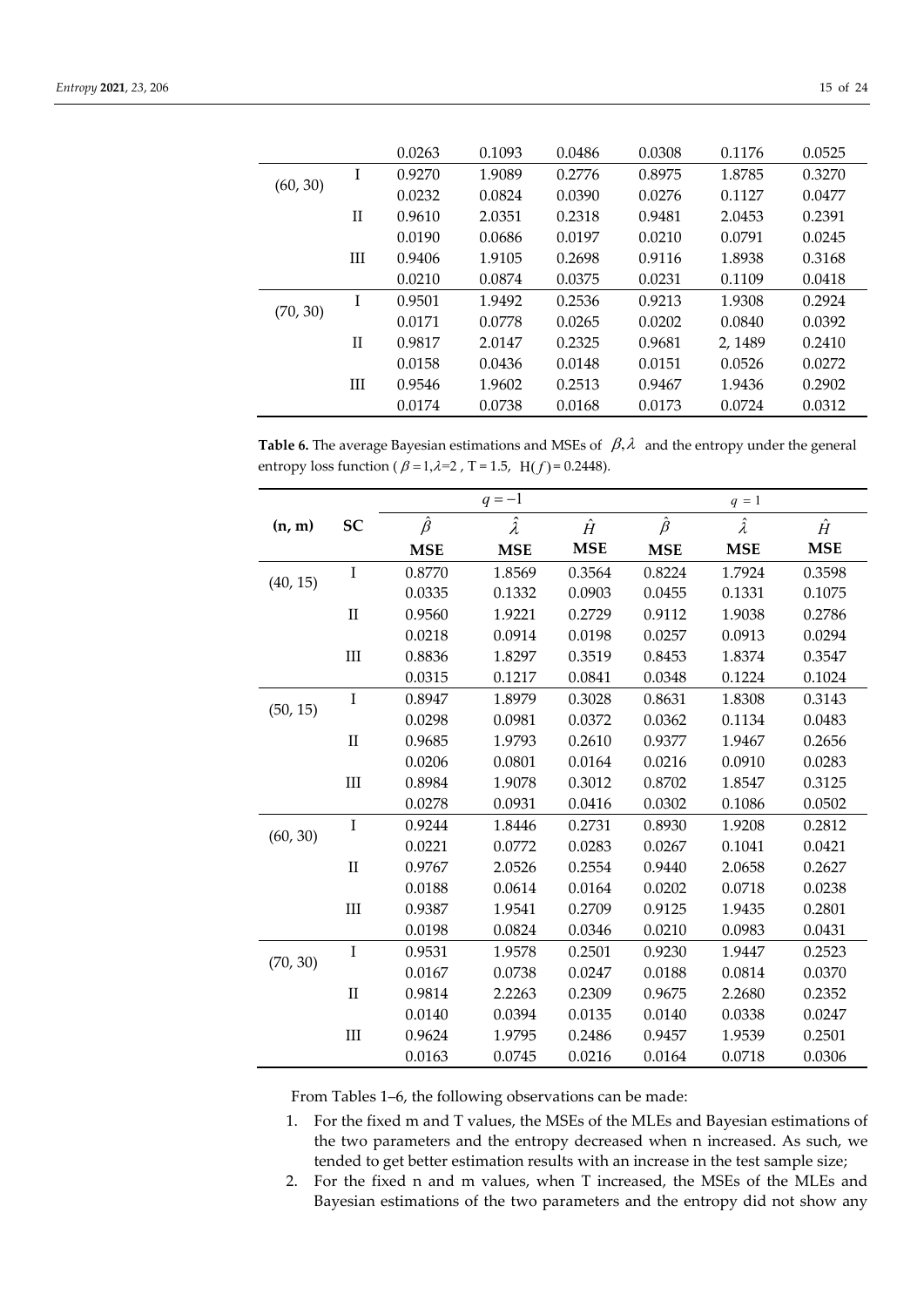specific trend. This could be due to the fact that the number of observed failures was preplanned, and no additional failures were observed when T increased;

- 3. In most cases, the MSEs of the Bayesian estimations under a squared error loss function were smaller than those of the MLEs. There was no significant difference in the MSEs between the Linex loss and general entropy loss functions;
- 4. For fixed values of n, m and T, Scheme II was smaller than Scheme I and Scheme III in terms of the MSE.

To further demonstrate the conclusions, the MSEs are plotted when the sample size increases under different censoring schemes. The trends are shown in Figure 1 (values come from Tables 1–6).

Furthermore, the average 95% ACIs and BCIs of  $\beta$ , and the entropy, as well as the average lengths (ALs) and coverage probabilities of the confidence intervals, were computed. These results are displayed in Tables A1–A4 (See Appendix E).

From Tables A1–A4, the following can be observed:

- 1. The coverage probability of the approximate confidence intervals and Bayes credible intervals became bigger when n increased while m and T remain fixed;
- 2. For fixed values of n and m, when T increased, we did not observe any specific trend in the coverage probability of the approximate confidence intervals and Bayesian credible intervals;
- 3. For fixed values of n and T, the average length of the approximate confidence intervals and Bayesian credible intervals were narrowed down when n increased;
- 4. The average length of the Bayesian credible intervals was smaller than that of the asymptotic confidence intervals in most cases;
- 5. For fixed values of n and m, when T increased, we did not observe any specific trend in the average length of the confidence intervals;
- 6. For fixed values of n, m and T, Scheme II was smaller than Scheme I and Scheme III in terms of the average length of the credible interval;
- 7. For fixed values of n, m and T, the coverage probability of the approximate confidence intervals and Bayesian credible intervals were bigger than Scheme I and Scheme III.



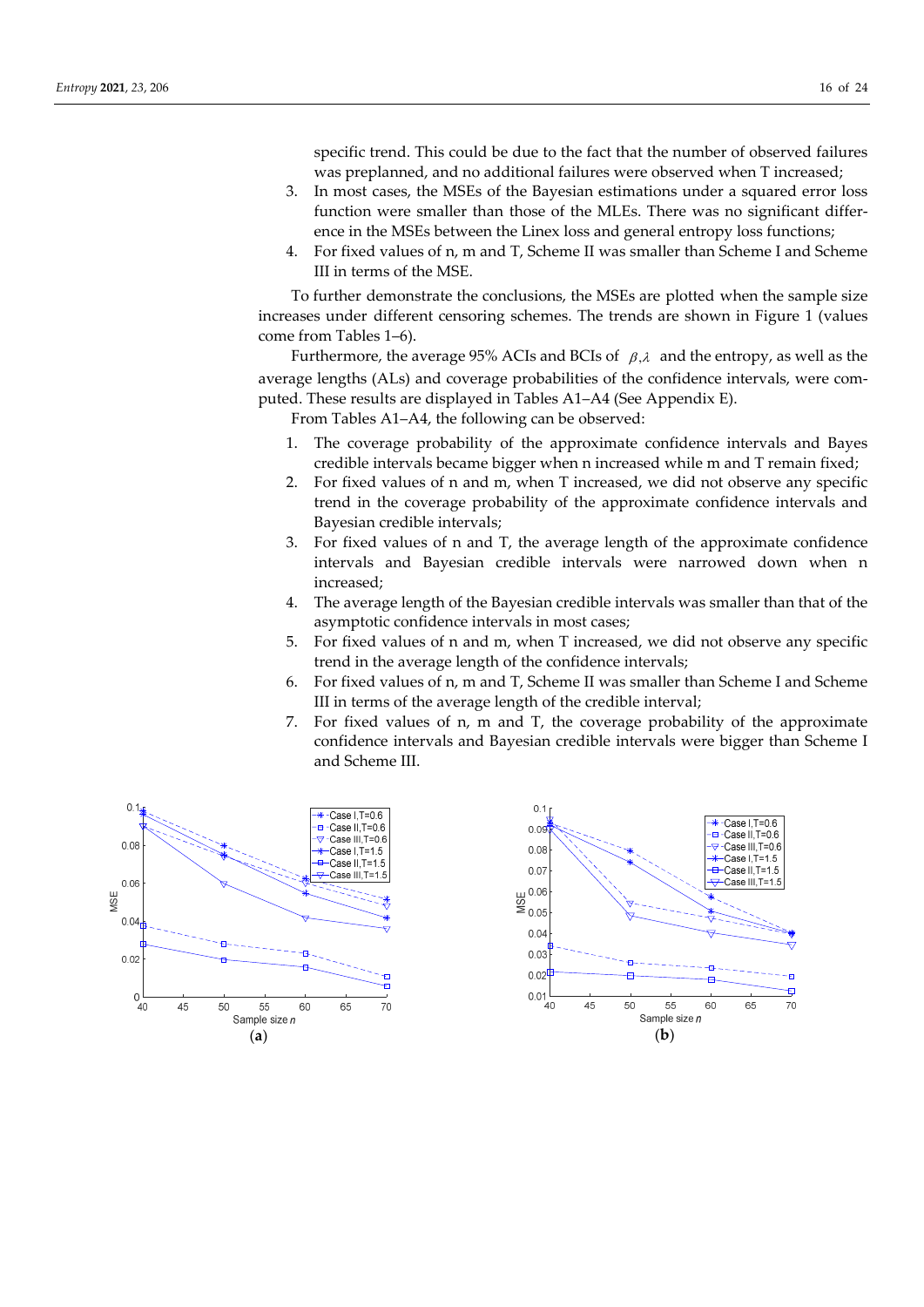



**Figure 1.** MSEs of different entropy estimations. (**a**) MSEs of MLEs of entropy in the case of  $T = 0.6$  and  $T = 1.5$ . (**b**) MSEs of Bayesian estimations of entropy under a squared error loss function in the case of T = 0.6 and T = 1.5. (**c**) MSEs of Bayesian estimations of entropy under a Linex loss function in the case of T = 0.6. (**d**) MSEs of Bayesian estimations of entropy under a Linex loss function in the case of T = 1.5. (**e**) MSEs of Bayesian estimations of entropy under a general entropy loss function in the case of T = 0.6. (**f**) MSEs of Bayesian estimations of entropy under a general entropy loss function in the case of  $T = 1.5$ .

## **5. Real Data Analysis**

In this subsection, a real data set is considered to illustrate the use of the inference procedures discussed in this paper. This data set consisted of 30 successive values of March precipitation in Minneapolis–Saint Paul, which were reported by Hinkley [31]. The data set points are expressed in inches as follows: 0.32, 0.47, 0.52, 0.59, 0.77, 0.81, 0.81, 0.9, 0.96, 1.18, 1.20, 1.20, 1.31, 1.35, 1.43, 1.51, 1.62, 1.74, 1.87, 1.89, 1.95, 2.05, 2.10, 2.20, 2.48, 2.81, 3.0, 3.09, 3.37 and 4.75 in.

This data was used by Barreto-Souza and Cribari-Neto [32] for fitting the generalized exponential-Poisson (GEP) distribution and by Abd-Elrahman [20] for fitting the Bilal and GB distributions. In the complete sample case, the MLEs of *β* and *λ* were 0.4168 and 1.2486, respectively. In this case, we calculated the maximum likelihood estimate of the entropy as  $H(f) = 1.2786$ . For the above data set, Abd-Elrahman [20] pointed out that the negative of the log likelihood, Kolmogorov–Smirnov (K–S) test statistics and its corresponding p value related to these MLEs were 38.1763, 0.0532 and 1.0, respectively. Based on the value of p, it is clear that the GB distribution was found to fit the data very well. Using the above data set, we generated an adaptive Type-II progressive hybrid censoring scheme with an effective failure number m (m = 20).

When we took T = 4.0 and  $R_1 = R_2 = \cdots = R_5 = 1, R_6 = R_7 = \cdots = R_1 = 0,$  $R_{16} = R_{17} = \cdots = R_{20} = 1$ , the obtained data in Case I were as follows: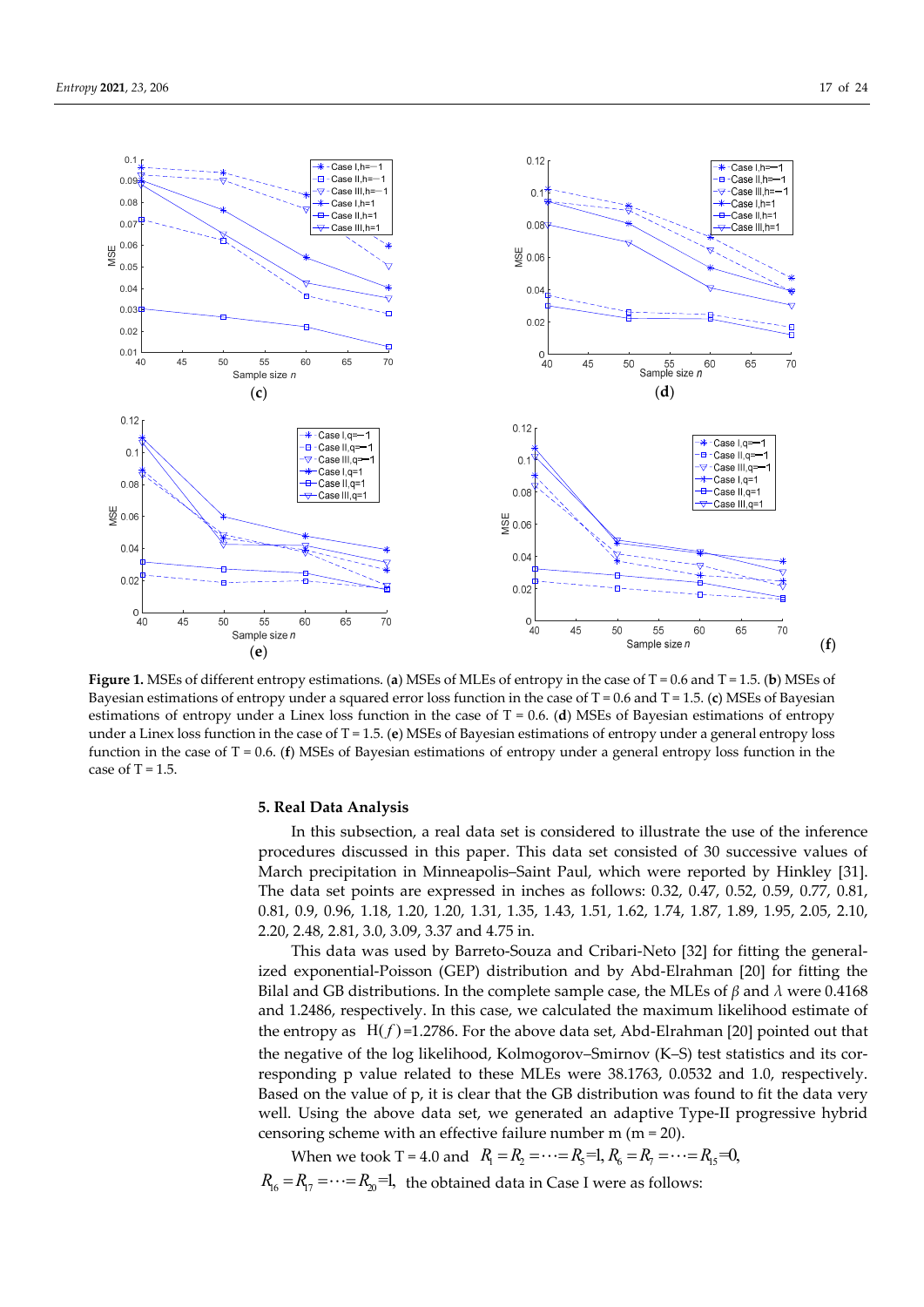Case I: 0.32, 0.52, 0.77, 0.81, 0.96, 1.18, 1.20, 1.31, 1.35, 1.43, 1.51, 1.62, 1.74, 1.87, 1.89, 1.95, 2.10, 2.48, 2.81 and 3.37.

When we took T = 2.0,  $R_1 = 1$ ,  $R_2 = R_3 = \cdots = R_8 = 0$ ,  $R_9 = R_{10} = \cdots R_{15} = 1$ ,

 $R_{16} = R_{17} = \cdots = R_{19} = 0$  and  $R_{20} = 2$ , the obtained data in Case II were as follows:

Case II: 0.32, 0.47, 0.52, 0.59, 0.77, 0.81, 0.9, 0.96, 1.18, 1.20, 1.35, 1.43, 1.74, 1.87, 1.95, 2.10, 2.20, 2.48, 2.81 and 3.09.

Based on the above data, the maximum likelihood estimation and Bayesian estimation of the entropy and the two parameters could be calculated. For the Bayesian estimation, since we had no prior information about the unknown parameters, we considered the noninformative gamma priors of the unknown parameters as  $a = b = c = d = 0$ . For the Linex loss and general entropy functions, we set  $h = -1.0, 1.0$  and  $q = -1.0, 1.0$ , respectively. The MLEs and Bayesian estimations of the entropy and the two parameters were calculated by using the Newton–Raphson iteration and Lindley's approximation method. These results are tabulated in Tables 7 and 8. In addition, the 95% asymptotic confidence intervals (ACIs) and Bayesian credible intervals (BCs) of the two parameters and the entropy were calculated using the Newton–Raphson iteration, delta method and MCMC method. These results are displayed in Table 9.

**Table 7.** MLEs and Bayesian estimations of the parameters and the entropy.

| <b>MLEs</b>                                 | Case I | Case II | <b>BEs</b><br>(Squared Loss)          | Case I | Case II |
|---------------------------------------------|--------|---------|---------------------------------------|--------|---------|
| $\overline{\phantom{a}}$<br>$\pmb{\beta}_M$ | 0.3289 | 0.3948  | $\mu_{\scriptscriptstyle \mathrm{S}}$ | 0.3428 | 0.4044  |
| $\hat{\phantom{a}}$<br>$\Lambda_M$          | 1.0408 | 1.3373  | $\mathcal{L}_{S}$                     | 0.9974 | 1.2410  |
| $\sim$<br>$H_{_M}$                          | 1.5890 | 1.3881  | $\sim$<br>Π                           | 1.6230 | 1.4701  |

| <b>BEs</b>    | $h=-1$ |                                               | $h=1$                         | <b>BEs</b>      | $q=-1$                                        | $q=1$ |
|---------------|--------|-----------------------------------------------|-------------------------------|-----------------|-----------------------------------------------|-------|
| Linex<br>Loss |        |                                               | Case I Case II Case I Case II | Entropy<br>Loss | Case I Case II Case I Case II                 |       |
|               |        |                                               | 0.3406 0.4031 0.3330 0.3958   |                 | $\hat{\beta}_{r}$ 0.3369 0.4025 0.3273 0.3852 |       |
|               |        | $\hat{\lambda}_1$ 1.2893 1.0217 1.2442 0.9898 |                               |                 | $\hat{\lambda}_F$ 1.2618 1.0060 1.2173 0.9765 |       |
|               |        | $\hat{H}_1$ 1.4714 1.6681 1.4385 1.6276       |                               |                 | $\hat{H}_r$ 1.4608 1.6340 1.4370 1.6249       |       |

**Table 8.** Bayesian estimations of the parameters and the entropy under two loss functions.

**Table 9.** The 95% asymptotic confidence intervals (ACIs) and Bayesian credible intervals (BCIs) with the corresponding interval lengths (ILs) of the two parameters and the entropy.

|           | <b>ACIs</b>      |                  |           | <b>BCIs</b> |                                       |  |
|-----------|------------------|------------------|-----------|-------------|---------------------------------------|--|
| Parameter | IL               |                  | Parameter |             | IL                                    |  |
|           | Case I           | Case II          |           | Case I      | Case II                               |  |
| $\beta$   | (0.2406, 0.5409) | (0.1812, 0.4564) |           |             | $(0.2760, 0.5625)$ $(0.2210, 0.4923)$ |  |
|           | 0.3003           | 0.2752           |           | 0.2865      | 0.2713                                |  |
|           | (0.6899, 1.3918) | (0.9884, 1.7863) |           |             | $(0.7021, 1.3566)$ $(0.8776, 1.6743)$ |  |
| λ         | 0.7019           | 0.7979           |           | 0.6545      | 0.7967                                |  |
| Н         | (1.2012, 1.9314) | (1.0299, 1.7863) | Н         |             | $(1.2487, 1.9707)$ $(1.1266, 1.8671)$ |  |
|           | 0.7302           | 0.7164           |           | 0.7220      | 0.7405                                |  |

From Tables 7–9, we can observe that the MLEs and Bayesian estimations of the parameters and the entropy were close to the estimations in the complete sample case. In most cases, the length of the Bayesian credible intervals was smaller than that of the asymptotic confidence intervals.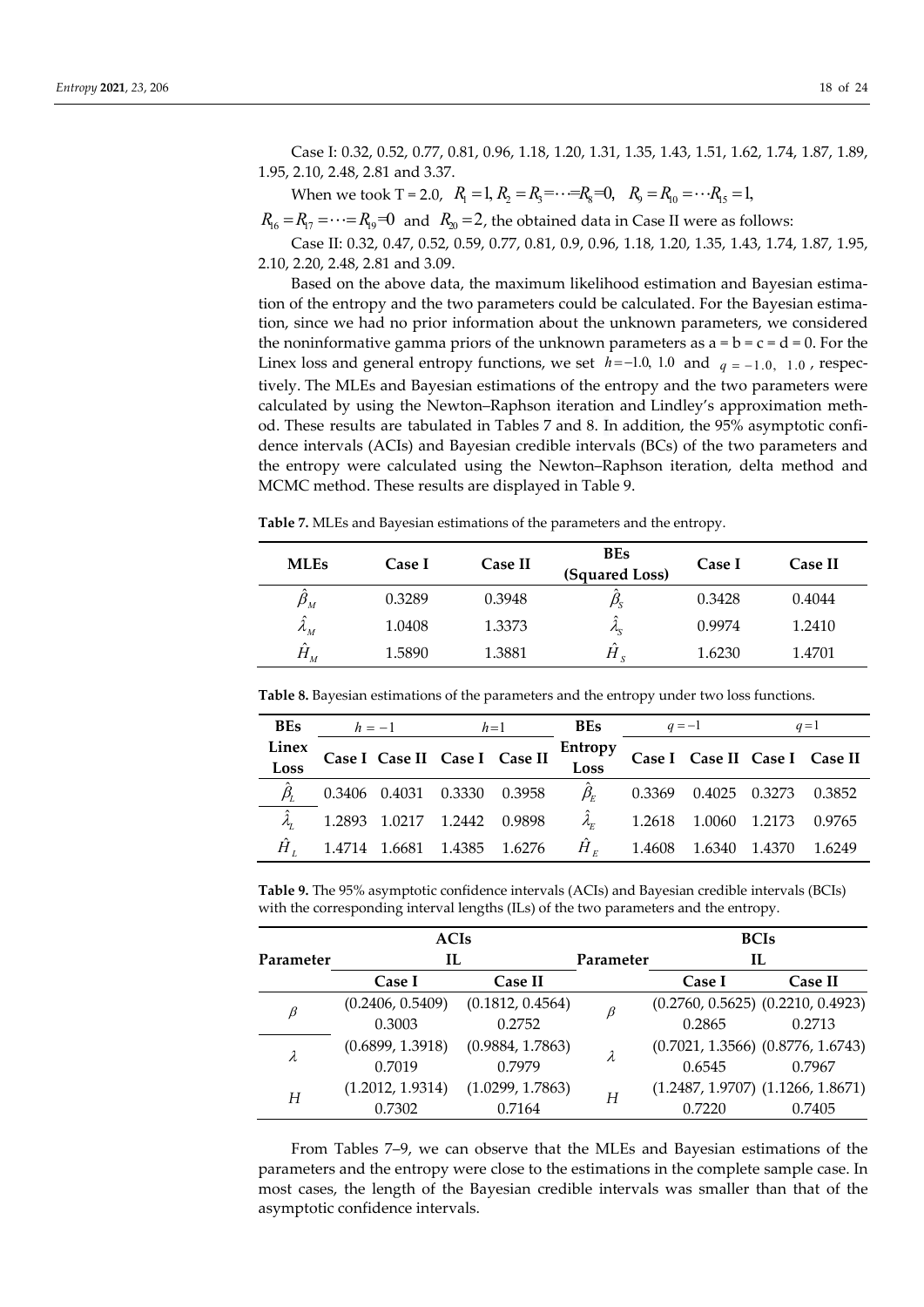# **6. Conclusions**

In this paper, we considered the estimation of parameters and entropy for generalized Bilal distribution using adaptive Type-II progressive hybrid censored data. Using an iterative procedure and asymptotic normality theory, we developed the MLEs and approximate confidence intervals of the unknown parameters and the entropy. The Bayesian estimates were derived by Lindley's approximation under the square, Linex and general entropy loss functions. Since Lindley's method failed to construct the intervals, we utilized Gibbs sampling together with the Metropolis–Hastings sampling procedure to construct the Bayesian credence intervals of the unknown parameters and the entropy. A Monte Carlo simulation was provided to show all the estimation results. The results illustrate that the proposed methods performed well. The applicability of the considered model in a real situation was illustrated, based on the data of March precipitation in Minneapolis–Saint Paul. It was observed that the considered model could be utilized to analyze this real data appropriately.

**Author Contributions:** Methodology and writing, X.S.; supervision, Y.S.; simulation study, K.Z. All authors have read and agreed to the published version of the manuscript.

**Funding:** This work is supported by the National Natural Science Foundation of China (71571144, 71401134, 71171164, 11701406) and the Program of International Cooperation and Exchanges in Science and Technology funded by Shaanxi Province (2016KW-033).

**Institutional Review Board Statement:** Not applicable.

**Informed Consent Statement:** Not applicable.

**Data Availability Statement:** Not available.

**Acknowledgments:** The authors would like to thank the editors and the anonymous reviewers.

**Conflicts of Interest:** The authors declare no conflicts of interest.

## **Appendix A Proof of Theorem 1**

We set  $y = \exp(-\beta x^{\lambda})$ , then  $0 < y < 1$ . The cumulative distribution function of GB distribution can be written as

$$
F(x; \beta, \lambda) = 1 - 3y^2 + 2y^3, 0 < y < 1
$$

By setting  $u = 1 - 3y^2 + 2y^3$ ,  $0 \le u \le 1$ , then we get  $3y^2 - 2y^3 + u - 1 = 0$ ,  $0 \le v \le 1$ .

Set  $\rho(y) = 3y^2 - 2y^3 + u - 1$ , take the first derivative of  $\rho(y)$  with respect to *y*, and

we have  $\frac{d\rho(y)}{dy} = 6y - 6y^2 > 0$ , as  $0 < y < 1$ .

Notice that  $\rho(y)$  is a monotonically increasing function when  $0 < y < 1$ . Thus, there is a unique solution to the equation  $3y^2 - 2y^3 + u - 1 = 0$  when  $0 < y < 1$ . As such, we have proven that the equation  $|X_{i:mn} = F^{-1}(U_i)|$  has a unique solution (  $i = 1, 2, \cdots, m$  ).

# **Appendix B The Specific Steps of the Newton–Raphson Iteration Method**

**Step 1:** Give the initial values of  $\theta \in (\beta, \lambda)$ ; that is,  $\theta^{(0)} = (\beta^{(0)}, \lambda^{(0)})$ .

**Step 2:** In the *k*th iteration, calculate  $\left(\frac{\partial l}{\partial \theta}, \frac{\partial l}{\partial \theta}\right)_{\theta=\theta^{(k)}}$  $\left(\frac{\partial l}{\partial \beta}, \frac{\partial l}{\partial \lambda}\right)_{\beta=\beta^{(k)}\atop{\lambda=\lambda^{(k)}}}$  and  $I(\beta^{(k)}, \lambda^{(k)})$ , where

 $\left( \begin{array}{c} (k) \\ k \end{array} \right)$ ,  $\lambda^{(k)}$ ) =  $\begin{array}{c} 11 & 12 \\ 1 & 12 \end{array}$   $\begin{array}{c} | \\ \hline \\ \hline \end{array}$  $I(\beta^{(k)}, \lambda^{(k)}) = \begin{bmatrix} I_{11} & I_{12} \ I_{21} & I_{22} \end{bmatrix} \begin{bmatrix} I_{12} \ \beta = \beta^{(k)} \ \lambda = \lambda^{(k)} \end{bmatrix}$  $\beta^{\scriptscriptstyle{(\kappa)}},\lambda^\scriptscriptstyle{(\kappa)}$  $=\begin{bmatrix} I_{11} & I_{12} \ I_{21} & I_{22} \end{bmatrix}\begin{bmatrix} I_{\beta=\beta^{(k)} \ \beta=\beta^{(k)} \end{bmatrix}$  is the observed information matrix of the parameters

 $\beta$  and  $\lambda$ , and  $I_{ii}$ ,  $i=1,2,3$  are given by Equations (10)–(13).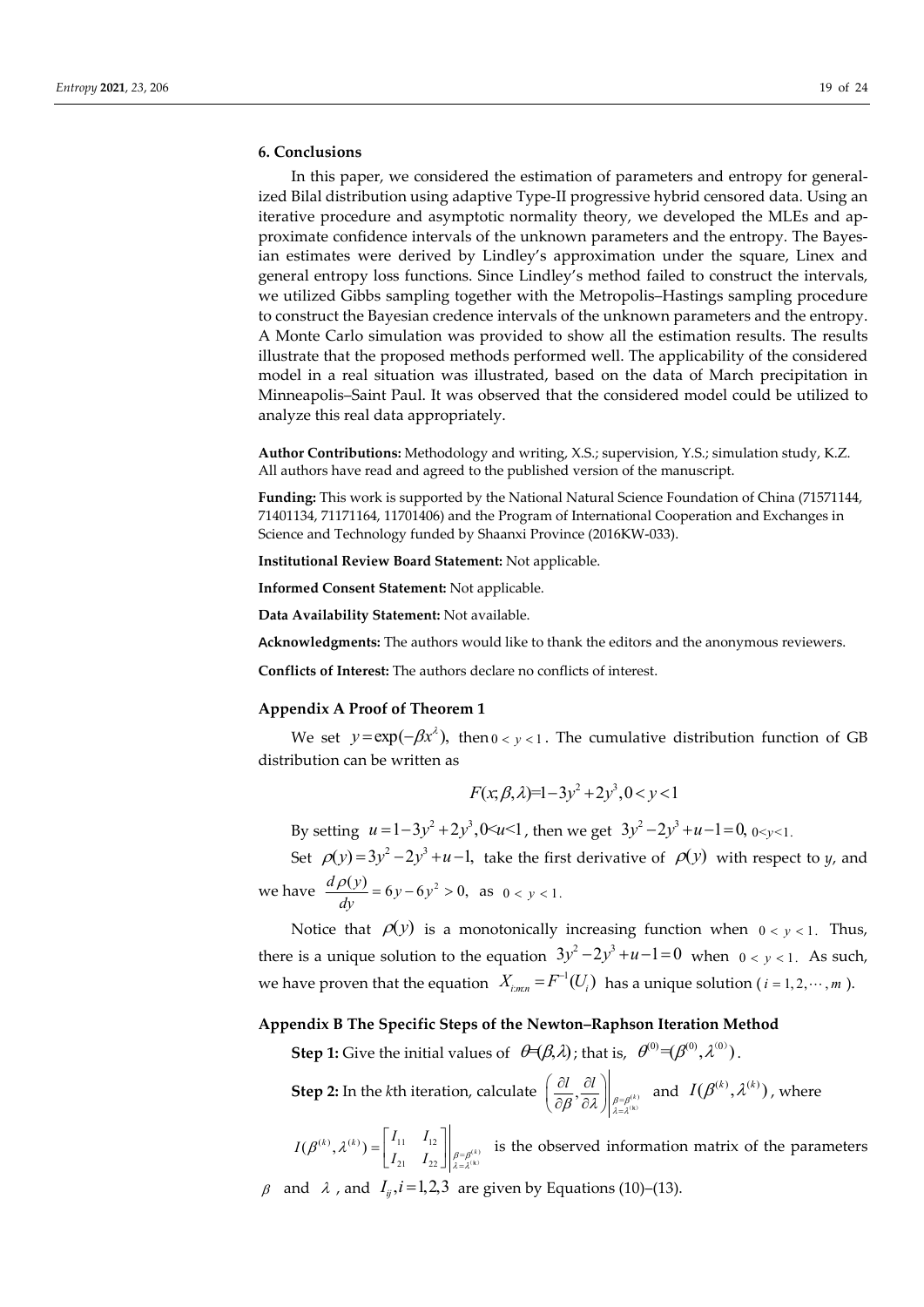**Step 3:** Update  $(\beta, \lambda)^T$  with

$$
(\boldsymbol{\beta}^{(k+1)},\boldsymbol{\lambda}^{(k+1)})^T=(\boldsymbol{\beta}^{(k)},\boldsymbol{\lambda}^{(k)})^T+\boldsymbol{\varGamma}^{-1}(\boldsymbol{\beta}^{(k)},\boldsymbol{\lambda}^{(k)})\times\left(\frac{\partial\boldsymbol{l}}{\partial\boldsymbol{\beta}},\frac{\partial\boldsymbol{l}}{\partial\boldsymbol{\lambda}}\right)^T\Bigg|_{\substack{\boldsymbol{\beta}=\boldsymbol{\beta}^{(k)}\\ \boldsymbol{\lambda}=\boldsymbol{\lambda}^{(k)} }}.
$$

Here,  $(\beta, \lambda)^T$  is the transpose of vector  $(\beta, \lambda)$ , and  $I^{-1}(\beta^{(k)}, \lambda^{(k)})$  represents the inverse of the matrix  $I(\beta^{(k)}, \lambda^{(k)})$ .

**Step 4:** Setting  $k = k + 1$ , the MLEs of the parameters (denoted by  $\hat{\beta}$  and  $\hat{\lambda}$ ) can be obtained by repeating Steps 2 and 3 until  $|(\beta^{(k+1)}, \lambda^{(k+1)})^T - (\beta^{(k)}, \lambda^{(k)})^T| < \varepsilon$ , where  $\varepsilon$ is a threshold value that is fixed in advance.

# Appendix C The Detailed Derivation of Bayesian Estimates of Two Parameters  $(\beta, \lambda)$ **and the Entropy under the LL Function**

In this case, we take  $U(\beta, \lambda) = \exp(-h\beta)$ , and then

$$
u_1 = -h \exp(-h\beta), u_{11} = h^2 \exp(-h\beta), u_{12} = u_{21} = u_{22} = u_2 = 0.
$$

Using Equation (26), the Bayesian estimation of parameter  $\beta$  is given by

$$
\hat{\beta}_L = -\frac{1}{h} \ln \{ \exp(-h\hat{\beta}) + 0.5[u_{11}\tau_{11} + u_1\tau_{11}^2 z_{30} + u_1\tau_{21}\tau_{22}z_{03} + 3u_1\tau_{11}\tau_{12}z_{21} + (\tau_{11}\tau_{22} + 2u_1\tau_{21}^2)u_1z_{12}] + u_1\tau_{11}p_1 + u_1\tau_{12}p_2 \}
$$

Similarly, the Bayesian estimation of parameter  $\lambda$  is obtained by

$$
\hat{\lambda}_{L} = -\frac{1}{h} \ln \{ \exp(-h\hat{\lambda}) + 0.5 [u_{22}\tau_{22} + u_{2}\tau_{11}\tau_{12}z_{30} + u_{2}\tau_{22}^{2}z_{03} + (\tau_{11}\tau_{22} + 2\tau_{12}^{2})u_{2}z_{21} + 3u_{2}\tau_{22}\tau_{21}z_{21}] + u_{2}\tau_{12}p_{1} + u_{2}\tau_{22}p_{2} \}
$$

For the Bayesian estimation of the entropy, we have

$$
U(\beta, \lambda) = \exp[-hH(f)], u_1 = \frac{h}{\beta \lambda} \exp[-hH(f)],
$$
  
\n
$$
u_2 = -h[-\frac{1}{\lambda} + \frac{1}{\lambda^2}(\ln \beta - \ln(9/8) + \gamma)]\exp[-hH(f)],
$$
  
\n
$$
u_{11} = h[-\frac{1}{\beta^2 \lambda} + \frac{h}{\beta^2 \lambda^2}]\exp[-hH(f)],
$$

$$
u_{22} = \{-h\left[\frac{1}{\lambda^2} - \frac{2}{\lambda^3}(\ln \beta - \ln(9/8) + \gamma)\right] + h^2\left[-\frac{1}{\lambda} + \frac{1}{\lambda^2}(\ln \beta - \ln(9/8) + \gamma)\right]^2\} \exp[-hH(f)],
$$
  

$$
u_{12} = u_{21} = h\left[\frac{h-1}{\beta\lambda^2} - h\frac{1}{\beta\lambda^3}(\ln \beta - \ln(9/8) + \gamma)\right] \exp[-hH(f)].
$$

The Bayesian estimation of the entropy under the LL function is given by

$$
\hat{H}_{L}(f) = -\frac{1}{h} \ln \{ \exp[-h\hat{H}(f)] + 0.5[u_{11}\tau_{11} + 2u_{12}\tau_{12} + u_{22}\tau_{22} + z_{30}(u_{1}\tau_{11} + u_{2}\tau_{12})\tau_{11} + z_{03}(u_{2}\tau_{22} + u_{1}\tau_{21})\tau_{22}\}
$$
\n
$$
+z_{21}(3u_{1}\tau_{11}\tau_{12} + u_{2}(\tau_{11}\tau_{22} + 2\tau_{12}^{2})) + z_{12}(3u_{2}\tau_{22}\tau_{21} + u_{1}(\tau_{11}\tau_{22} + 2\tau_{21}^{2}))]
$$
\n
$$
+p_{1}(u_{1}\tau_{11} + u_{2}\tau_{21}) + p_{2}(u_{2}\tau_{22} + u_{1}\tau_{12})\}
$$

# Appendix D The Derivation of Bayesian Estimates of Two Parameters  $(\beta, \lambda)$  and the **Entropy under the GEL Function.**

In this case, we take  $U(\beta, \lambda) = \beta^{-q}$  and then  $u_1 = -q\beta^{-q-1}, u_{11} = q(q+1)\beta^{-q-2}$ , and  $u_{12} = u_{21} = u_{22} = u_{2} = 0.$ 

Using Equation (26), the Bayesian estimation of parameter  $\beta$  is given by

$$
\hat{\beta}_{E} = \{\hat{\beta}^{-q} + 0.5[u_{11}\tau_{11} + u_{1}\tau_{11}^{2}z_{30} + u_{1}\tau_{21}\tau_{22}z_{03} + 3u_{1}\tau_{11}\tau_{12}z_{21} + (\tau_{11}\tau_{22} + 2u_{1}\tau_{21}^{2})u_{1}z_{12}\} + u_{1}\tau_{11}p_{1} + u_{1}\tau_{12}p_{2}\}^{-1/q}
$$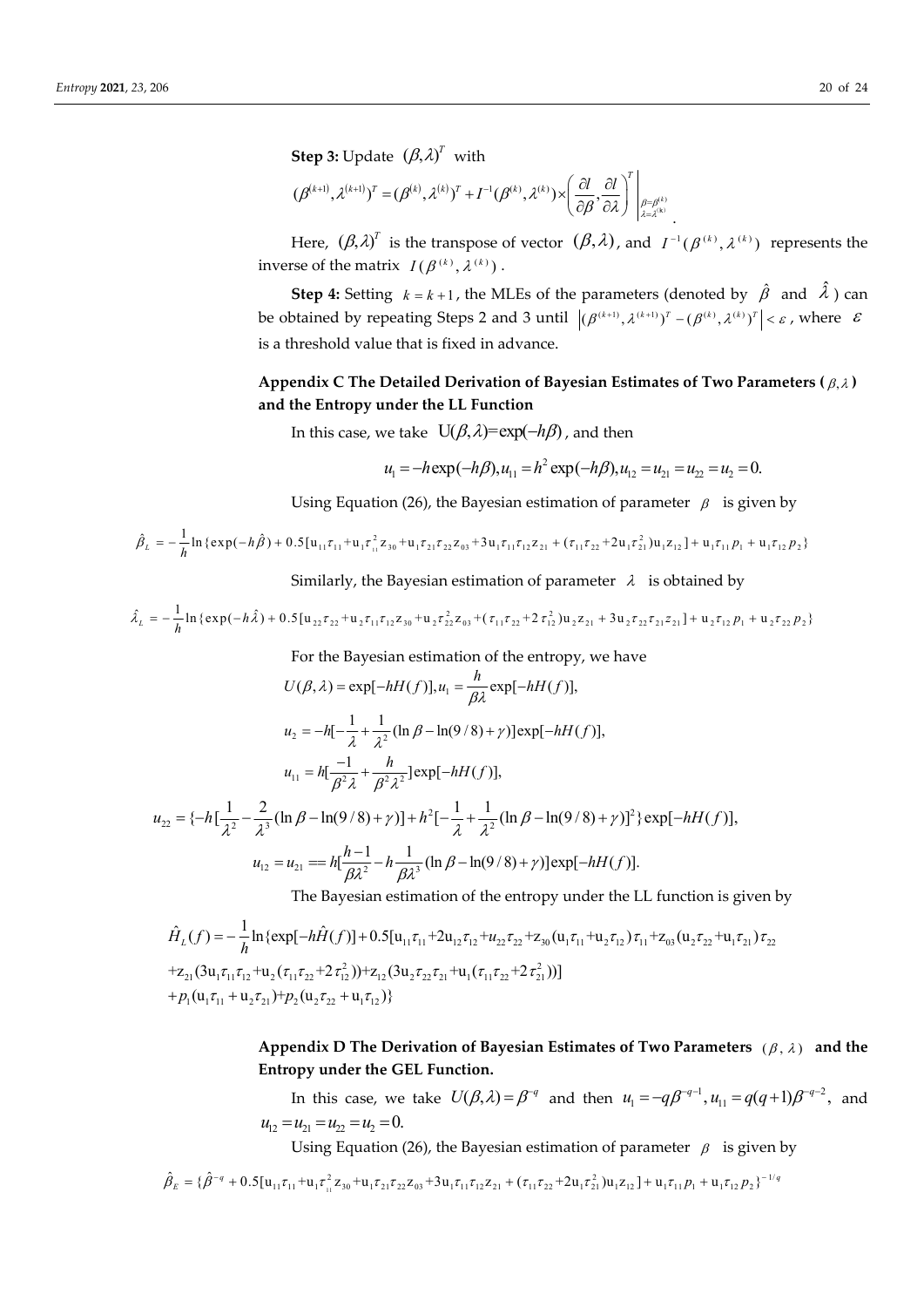Similarly, the Bayesian estimation of parameter  $\lambda$  is obtained by

$$
\hat{\lambda}_{L} = \{\hat{\lambda}^{-q} + 0.5[u_{22}\tau_{22} + u_{2}\tau_{11}\tau_{12}z_{30} + u_{2}\tau_{22}^{2}z_{03} + (\tau_{11}\tau_{22} + 2\tau_{12}^{2})u_{2}z_{21} + 3u_{2}\tau_{22}\tau_{21}z_{21}\} + u_{2}\tau_{21}p_{1} + u_{2}\tau_{22}p_{2}\}^{-1/q}
$$

For the Bayesian estimation of the entropy under the general EL function, we take  $U(\beta, \lambda) = [H(f)]^{-q}$ , and then

$$
u_1 = \frac{q}{\beta \lambda} [H(f)]^{-q-1}, \quad u_2 = \left[\frac{q}{\lambda} - \frac{q}{\lambda^2} (\ln \beta - \ln(9/8) + \gamma)] [H(f)]^{-q-1},
$$

$$
u_2 = \left[\frac{q}{\lambda} - \frac{q}{\lambda^2} (\ln \beta - \ln(9/8) + \gamma) \right] [H(f)]^{-q-1}, u_{11} = \frac{q(q+1)}{\beta^2 \lambda^2} [H(f)]^{-q-2} - \frac{q}{\beta^2 \lambda} [H(f)]^{-q-1},
$$
  
\n
$$
u_{22} = \left[\frac{-q}{\lambda^2} + \frac{2q}{\lambda^3} (\ln \beta - \ln(9/8) + \gamma) \right] [H(f)]^{-q-1} + q(q+1) \left[\frac{1}{\lambda} - \frac{1}{\lambda^2} (\ln \beta - \ln(9/8) + \gamma) \right]^2 [H(f)]^{-q-2},
$$
  
\n
$$
u_{12} = u_{21} = q(q+1) [\frac{1}{\beta \lambda^2} - \frac{1}{\beta \lambda^3} (\ln \beta - \ln(9/8) + \gamma) ] [H(f)]^{-q-2} - \frac{q}{\beta \lambda^2} [H(f)]^{-q-1}.
$$

Using Equation (26), the approximate Bayesian estimation of the entropy is given by

$$
\hat{H}_E(f) = \{ [\hat{H}(f)]^{-q} + 0.5[(\mathbf{u}_{11}\tau_{11} + 2\mathbf{u}_{12}\tau_{12} + u_{22}\tau_{22}) + \mathbf{z}_{30}(\mathbf{u}_1\tau_{11} + \mathbf{u}_2\tau_{12})\tau_{11} + \mathbf{z}_{03}(\mathbf{u}_2\tau_{22} + \mathbf{u}_1\tau_{12})\tau_{22} + \mathbf{z}_{21}(3\mathbf{u}_1\tau_{11}\tau_{12} + \mathbf{u}_2(\tau_{11}\tau_{22} + 2\tau_{12}^2)) + \mathbf{z}_{12}(3\mathbf{u}_2\tau_{22}\tau_{21} + \mathbf{u}_1(\tau_{11}\tau_{22} + 2\tau_{21}^2)) ]
$$
  
+  $p_1(\mathbf{u}_1\tau_{11} + \mathbf{u}_2\tau_{21}) + p_2(\mathbf{u}_2\tau_{22} + \mathbf{u}_1\tau_{12})\}^{-1/q}.$ 

# **Appendix E**

**Table A1.** The average 95% approximate confidence intervals and average lengths and coverage probabilities of  $\beta$ ,  $\lambda$  and the entropy ( $\beta = 1, \lambda = 2$ , H( $f$ ) = 0.2448, T = 0.6).

| (n, m)   | <b>SC</b>   | $\beta$                    | CP     | λ                           | CP     | Н                          | CP     |
|----------|-------------|----------------------------|--------|-----------------------------|--------|----------------------------|--------|
|          |             | AL                         |        | AL                          |        | AL                         |        |
| (40, 15) | Ι.          | (0.6598, 1.5736)<br>0.9138 | 0.9042 | (1.2220, 3.1773)<br>1.9573  | 0.9216 | (0.0293, 1.1866)<br>1.1573 | 0.9184 |
|          | П           | (0.6711, 1.4742)<br>0.8031 | 0.9253 | (1.4238, 2.8658)<br>1.4420  | 0.9361 | (0.0393, 0.7733)<br>0.7340 | 0.929  |
|          | Ш           | (0.6343, 1.5347)<br>0.9004 | 0.9130 | (1.2645, 3.1064)<br>1.9319  | 0.9281 | (0.0254, 1.1244)<br>1.0990 | 0.9174 |
| (50, 15) | Ι           | (0.6421, 1.5458)<br>0.9037 | 0.9162 | (1.2837, 3.0913)<br>1.8076  | 0.9314 | (0.0203, 1.0469)<br>1.0266 | 0.9216 |
|          | П           | (0.7102, 1.3884)<br>0.6782 | 0.9394 | (1.4416, 2.7246)<br>1.2830  | 0.9406 | (0.0438, 0.6924)<br>0.6486 | 0.9392 |
|          | Ш           | (0.6914, 1.5147)<br>0.8233 | 0.9253 | (1.3021, 2.9705)<br>1.6684  | 0.9370 | (0.0264, 1.0759)<br>1.0495 | 0.9261 |
| (60, 30) | I           | (0.6377, 1.5335)<br>0.8958 | 0.9374 | (1.3388, 3.0191)<br>1.6803  | 0.9487 | (0.0151, 0.9112)<br>0.8959 | 0.9393 |
|          | $_{\rm II}$ | (0.7093, 1.3769)<br>0.6676 | 0.9516 | (1.4807, 2.6886)<br>1.2069  | 0.9542 | (0.0536, 0.6667)<br>0.6131 | 0.9461 |
|          | Ш           | (0.6934, 1.4786)<br>0.7852 | 0.9405 | (1.3955, 2.9630)<br>1.5675  | 0.9506 | (0.0325, 0.8630)<br>0.8305 | 0.9428 |
| (70, 30) | I           | (0.7329, 1.4293)<br>0.6964 | 0.9472 | (1.4068, 2.8432)<br>1.34364 | 0.9534 | (0.0298, 0.7943)<br>0.7645 | 0.9446 |
|          | $_{\rm II}$ | (0.7247, 1.2859)<br>0.5602 | 0.9651 | (1.5369, 2.5891)<br>1.0522  | 0.9680 | (0.0614, 0.5498)<br>0.4884 | 0.9632 |
|          | Ш           | (0.7392, 1.3486)<br>0.6154 | 0.9514 | (1.4476, 2.7845)<br>1.3361  | 0.9573 | (0.0498, 0.7185)<br>0.6687 | 0.9521 |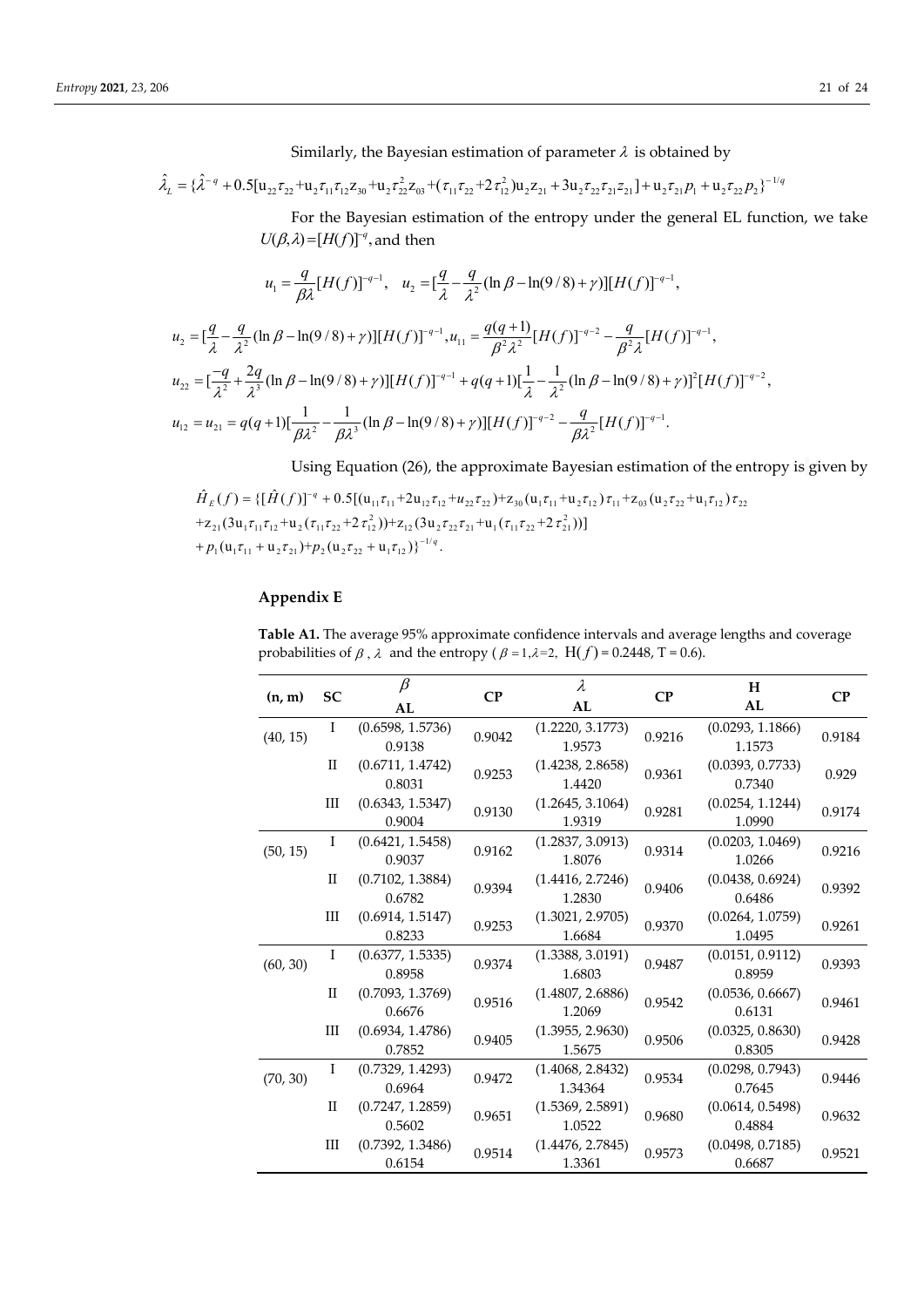|          | <b>SC</b> | $\beta$                                        | $\bf CP$ | $\lambda$        | $\bf CP$ | H                |          |
|----------|-----------|------------------------------------------------|----------|------------------|----------|------------------|----------|
| (n, m)   |           | AL                                             |          | AL               |          | AL               | $\bf CP$ |
| (40, 15) | I         | (0.5234, 1.8717)                               | 0.9231   | (1.2469, 3.2287) | 0.9274   | (0.0284, 1.1887) | 0.9267   |
|          |           | 1.3483                                         |          | 1.9818           |          | 1.1603           |          |
|          | П         | (0.6662, 1.4576)                               | 0.9372   | (1.4322, 2.8760) | 0.9405   | (0.0436, 0.7887) |          |
|          |           | 0.7914                                         |          | 1.4438           |          | 0.7451           | 0.9393   |
|          | Ш         | (0.5619, 1.8110)                               | 0.9252   | (1.2679, 3.2045) | 0.9364   | (0.0212, 1.1173) |          |
|          |           | 1.2491                                         |          | 1.9364           |          | 1.0961           | 0.9340   |
|          | Ι         | (0.5601, 1.6810)                               | 0.9230   | (1.3076, 3.0214) | 0.9363   | (0.0245, 0.9304) | 0.9347   |
| (50, 15) |           | 1.1209                                         |          | 1.7136           |          | 0.9059           |          |
|          | П         | (0.7124, 1.3705)                               | 0.9418   | (1.4548, 2.7213) | 0.9462   | (0.0458, 0.6740) | 0.9515   |
|          |           | 0.6581                                         |          | 1.2665           |          | 0.6282           |          |
|          | Ш         | (0.6103, 1.5868)                               | 0.9336   | (1.3320, 2.9769) | 0.9372   | (0.0259, 0.8461) | 0.9347   |
|          |           | 0.9765                                         |          | 1.6449           |          | 0.8202           |          |
| (60, 30) | Ι         | (0.6659, 1.5135)                               | 0.9418   | (1.3454, 3.0335) | 0.9521   | (0.0206, 1.0400) | 0.9464   |
|          |           | 0.8476                                         |          | 1.6881           |          | 1.0194           |          |
|          | П         | (0.7051, 1.3680)                               | 0.9592   | (1.4812, 2.6942) | 0.9574   | (0.0456, 0.6604) | 0.9531   |
|          |           | 0.6619                                         |          | 1.2130           |          | 0.6148           |          |
|          |           | III (0.6913, 1.4513)                           | 0.9431   | (1.3775, 2.8768) | 0.9520   | (0.0237, 0.9934) | 0.9506   |
|          |           | 0.7600                                         |          | 1.4983           |          | 0.9697           |          |
| (70, 30) | L         | (0.7381, 1.3951)                               | 0.9492   | (1.4501, 2.7820) | 0.9582   | (0.0321, 0.7553) | 0.9523   |
|          |           | 0.6570                                         |          | 1.3319           |          | 0.7232           |          |
|          | H         | (0.7573, 1.2850)<br>(1.5514, 2.5845)<br>0.9704 | 0.9726   | (0.0647, 0.5680) | 0.9741   |                  |          |
|          |           | 0.5277                                         |          | 1.0331           |          | 0.5033           |          |
|          | Ш         | (0.7554, 1.3492)                               | 0.9546   | (1.4967, 2.7071) | 0.9615   | (0.0410, 0.7147) | 0.9591   |
|          |           | 0.5938                                         |          | 1.2104           |          | 0.6737           |          |

**Table A2.** The average 95% approximate confidence intervals and average lengths and coverage probabilities of  $\beta$ ,  $\lambda$  and the entropy ( $\beta = 1, \lambda = 2$ , H(f) = 0.2448, T = 1.5).

**Table A3.** The average 95% Bayesian credible intervals and average lengths and coverage probabilities of  $\beta$ ,  $\lambda$  and the entropy ( $\beta = 1, \lambda = 2$ , H(f) = 0.2448, T = 0.6).

| (n, m)   | SC | β<br>$\bf CP$<br>AL                            | λ<br>AL                    | CP     | H<br>AL                             | <b>CP</b> |
|----------|----|------------------------------------------------|----------------------------|--------|-------------------------------------|-----------|
| (40, 15) |    | $(0.5521, 1.2841)$ <sub>0.9194</sub><br>0.7320 | (1.0215, 2.4593)<br>1.4378 | 0.9241 | (0.0213, 1.1750)<br>1.1537          | 0.9263    |
|          | П  | $(0.6378, 1.3228)$ <sub>0.9433</sub><br>0.6850 | (1.2854, 2.5238)<br>1.2384 | 0.9472 | (0.0395, 0.7752)<br>0.7357          | 0.9380    |
|          |    | III $(0.5670, 1.2953)$ 0.9253<br>0.7283        | (1.0579, 2.4762)<br>1.4183 | 0.9294 | (0.0224, 1.1192)<br>1.0968          | 0.9308    |
| (50, 15) |    | $(0.5924, 1.2871)$<br>0.6947<br>0.9312         | (1.1731, 2.5054)<br>1.3323 | 0.9397 | (0.0298, 0.9231)<br>0.8933          | 0.9386    |
|          |    | $(0.6897, 1.2921)$ <sub>0.9491</sub><br>0.6024 | (1.3580, 2.4935)<br>1.1355 |        | $0.9465$ (0.0548, 0.6751)<br>0.6203 | 0.9507    |
|          | Щ  | $(0.6067, 1.2854)$ <sub>0.9342</sub><br>0.6787 | (1.2051, 2.4718)<br>1.2667 | 0.9354 | (0.0278, 0.8553)<br>0.8275          | 0.9326    |
| (60, 30) |    | $(0.6450, 1.2925)$ 0.9481<br>0.6475            | (1.1389, 2.4565)<br>1.3176 | 0.9536 | (0.0397, 1.0509)<br>1.0112          | 0.9394    |
|          |    | $(0.6870,\,1.2905)\,\,\,0.9614$ 0.6035         | (1.3883, 2.4740)<br>1.0857 | 0.9656 | (0.0578, 0.6717)<br>0.6139          | 0.9562    |
|          |    | III (0.6565, 1.2812) 0.9532                    | (1.1919, 2.4423)           |        | 0.9561 (0.0319, 0.8408)             | 0.9528    |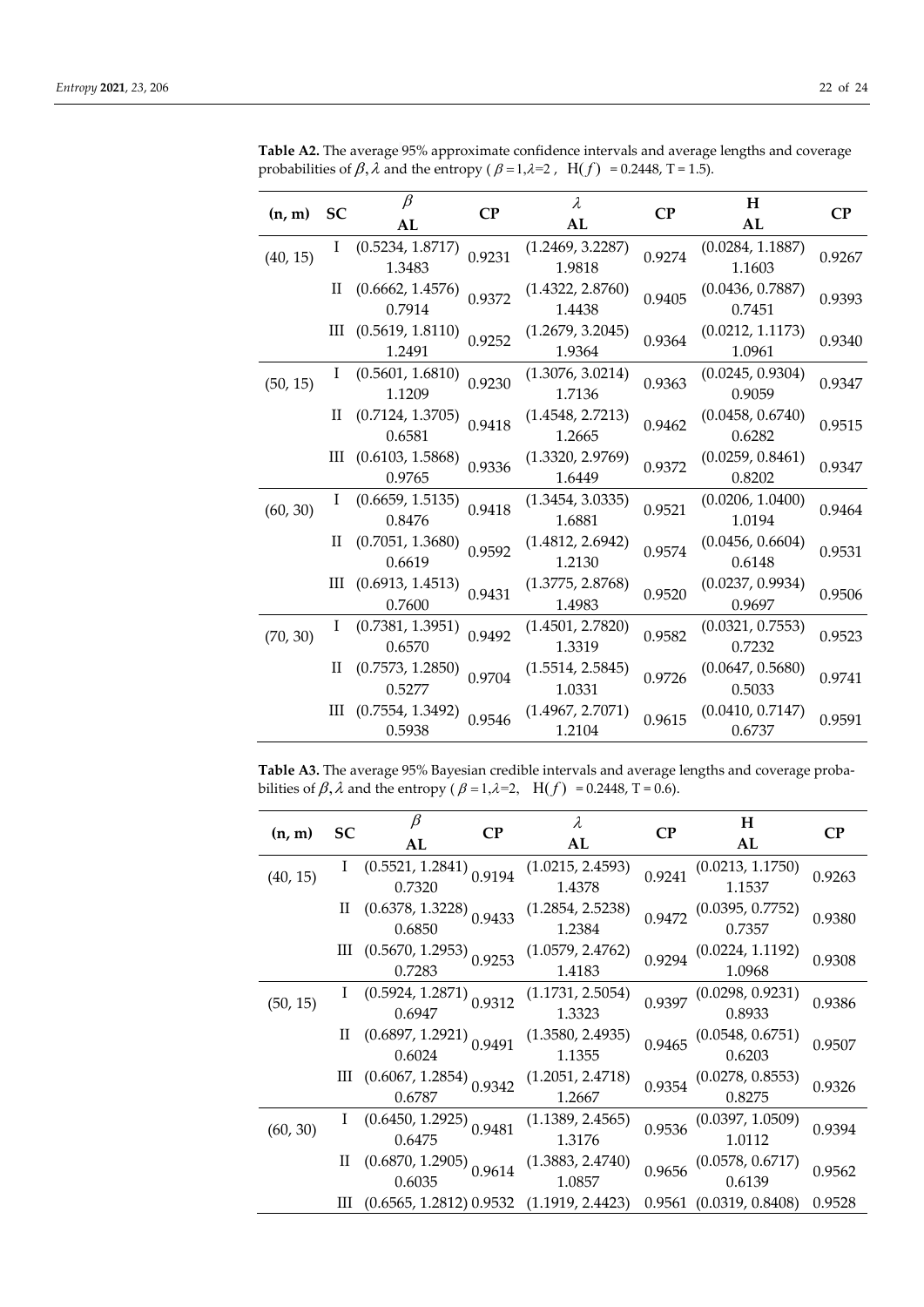|          | 0.6247                                  | 1.2504                         | 0.8029                                                           |        |
|----------|-----------------------------------------|--------------------------------|------------------------------------------------------------------|--------|
| (70, 30) | $(0.7062, 1.2494)$ 0.9512<br>0.5432     | $(1.3068, 2.4374)$<br>$1.1306$ | $0.9563 \begin{array}{c} (0.0324, 0.7516) \\ 0.7192 \end{array}$ | 0.9536 |
|          |                                         |                                |                                                                  |        |
|          | II $(0.7451, 1.2449)$ $0.9711$          | (1.4821, 2.4494)               | $0.9744 \begin{array}{c} (0.0701, 0.5672) \\ 0.4971 \end{array}$ | 0.9783 |
|          |                                         | 0.9673                         |                                                                  |        |
|          | III $(0.7162, 1.2359)$ 0.9583<br>0.5197 | (1.3597, 2.4443)               | 0.9604                                                           | 0.9578 |
|          |                                         | 1.0846                         | $(0.0440, 0.7067)$<br>0.6627                                     |        |

**Table A4.** The average 95% Bayesian credible intervals and average lengths and coverage probabilities of  $\beta$ ,  $\lambda$  and the entropy ( $\beta = 1$ ,  $\lambda = 2$ , H(f) = 0.2448, T = 1.5).

| (n, m)   | <b>SC</b>    | $\beta$                                         | $\bf CP$ | $\lambda$                                                        | $\mathbf{C}\mathbf{P}$ | H                | $\bf CP$ |
|----------|--------------|-------------------------------------------------|----------|------------------------------------------------------------------|------------------------|------------------|----------|
|          |              | AL                                              |          | AL                                                               |                        | AL               |          |
|          | I            | (0.5554, 1.2954)                                |          | $0.9218$ $(1.0243, 2.4612)$                                      |                        | (0.0251, 1.1801) | 0.9258   |
| (40, 15) |              | 0.7400                                          |          | 1.4369                                                           | 0.9354                 | 1.1550           |          |
|          | П            | (0.6417, 1.3339)                                |          | $0.9439$ (1.2824, 2.5169)                                        | 0.9485                 | (0.0372, 0.7728) | 0.9394   |
|          |              | 0.6922                                          |          | 1.2345                                                           |                        | 0.7356           |          |
|          | Ш            | (0.5696, 1.3033)                                |          | $0.9275$ (1.0556, 2.4672)                                        |                        | (0.0241, 1.1200) |          |
|          |              | 0.7337                                          |          | 1.4116                                                           | 0.9318                 | 1.0959           | 0.9337   |
|          | Ι            | (0.5954, 1.2947)                                |          | $0.9417$ $(1.1722, 2.4804)$                                      | 0.9420                 | (0.0224, 1.0231) | 0.9418   |
| (50, 15) |              | 0.6993                                          |          | 1.3002                                                           |                        | 1.0007           |          |
|          | П            | $(0.68902, 1.2954)$ $0.9506$ $(1.3599, 2.5034)$ |          |                                                                  |                        | (0.0479, 0.6710) |          |
|          |              | 0.6062                                          |          | 1.1435                                                           | 0.9525                 | 0.6239           | 0.9526   |
|          | Ш            | (0.6045, 1.2801)                                |          | $0.9359$ (1.2337, 2.5094)                                        | 0.9364                 | (0.0324, 1.0047) |          |
|          |              | 0.6756                                          |          | 1.2757                                                           |                        | 0.9723           | 0.9371   |
|          | Ι            | (0.6418, 1.2835)                                |          | $0.9494$ $(1.1349, 2.4455)$                                      | 0.9548                 | (0.0250, 0.9212) | 0.9417   |
| (60, 30) |              | 0.6417                                          |          | 1.3106                                                           |                        | 0.8960           |          |
|          | H            | (0.6896, 1.2970)                                |          |                                                                  | 0.9662                 | (0.0479, 0.6608) | 0.9573   |
|          |              | 0.6074                                          |          | $0.9628 \begin{array}{c} (1.3987, 2.4911) \\ 1.0924 \end{array}$ |                        | 0.6129           |          |
|          | Ш            | (0.6600, 1.2856)                                |          | $0.9556$ (1.1549, 2.4283)                                        | 0.9571                 | (0.0217, 0.8359) | 0.9538   |
|          |              | 0.6256                                          |          | 1.2734                                                           |                        | 0.8142           |          |
| (70, 30) | $\mathbf{I}$ | (0.7061, 1.2472)                                |          | $0.9526$ (1.3179, 2.4521)                                        | 0.9571                 | (0.0363, 0.7509) | 0.9548   |
|          |              | 0.5411                                          |          | 1.1342                                                           |                        | 0.7146           |          |
|          | $_{\rm II}$  | (0.7451, 1.2413)                                |          | $0.9725$ (1.4663, 2.4268)                                        | 0.9757                 | (0.0778, 0.5701) | 0.9793   |
|          |              | 0.4962                                          |          | 0.9605                                                           |                        | 0.4923           |          |
|          | Ш            | (0.7154, 1.2267)                                |          | $0.9594$ $(1.3542, 2.4118)$ $0.9624$                             |                        | (0.0604, 0.7108) | 0.9585   |
|          |              | 0.5113                                          |          | 1.0576                                                           |                        | 0.6504           |          |

#### **References**

- 1. Balakrishnan, N.; Aggarwala, R. *Progressive Censoring: Theory, Methods, and Applications*; Birkhauser: Boston, MA, USA, 2000.
- 2. Balakrishnan, N. Progressive censoring methodology: An appraisal. *Test* **2007**, *16*, 211–259.
- 3. Kundu, D.; Joarder, A. Analysis of type-II progressively hybrid censored data. *Comput. Stat. Data Anal.* **2006**, *50*, 2509–2528.
- 4. Ng, H.K.T.; Kundu, D.; Chan, P.S. Statistical analysis of exponential lifetimes under an adaptive Type II progressive censoring scheme. *Naval Res. Logist.* **2010**, *56*, 687–698.
- 5. Nassar, M.; Abo-Kasem, O.; Zhang, C.; Dey, S. Analysis of weibull distribution under adaptive Type-II progressive hybrid censoring scheme, *J. Indian Soc. Probab. Stat.* **2018**, *19*, 25–65.
- 6. Zhang, C.; Shi, Y. Estimation of the extended Weibull parameters and acceleration factors in the step-stress accelerated life tests under an adaptive progressively hybrid censoring data. *J. Stat Comput. Simulat.* **2016**, *86*, 3303–3314.
- 7. Cui, W.; Yan, Z.; Peng, X. Statistical analysis for constant-stress accelerated life test with Weibull distribution under adaptive Type-II hybrid censored data. *IEEE Access* **2019**, doi:10.1109/ACCESS. 2019. 2950699.
- 8. Ismail, A.A. Inference for a step-stress partially accelerated life test model with an adaptive Type-II progressively hybrid censored data from Weibull distribution. *J. Comput. Appl. Math.* **2014**, *260*, 533–542.
- 9. Zhang, C.; Shi, Y. Inference for constant-stress accelerated life tests with dependent competing risks from bivariate Birnbaum-Saunders distribution based on adaptive progressively hybrid censoring. *IEEE Trans. Reliab.* **2017**, *66*, 111–122.